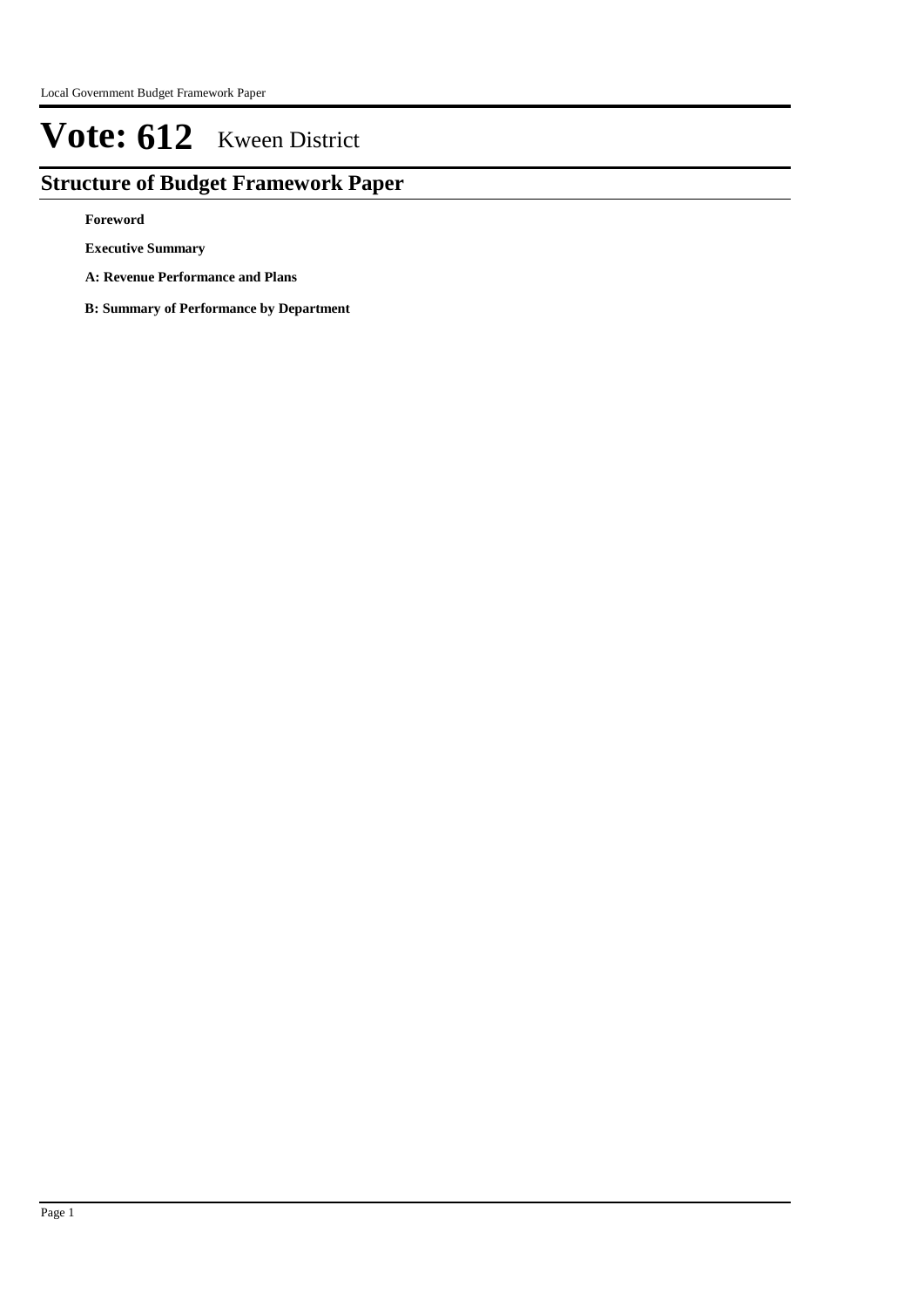# **Foreword**

I have the privilege to present the Budget Framework Paper (BFP) for 2016/20176. The BFP is linked to the District Development plan (DDP). Planning and Budgeting involved all the stakeholders in the district. The district budget conference was held on 11th November 2015

I wish to appreciate the technical team, the Political arm and the civil society organisations, for the effort and contribution made towards the production of this document and the development of Kween District.

The Key issues identified in this document that negatively affect service delivery include inadequate funding and inadequate collaboration with the various stakeholders. This has been compounded by the divisions of the administrative units without a matching increase in the revenues received especially from the centre.

 It is however prudent that the little funds available are utilized in a transparent manner and within the approved budget and within the laws and regulations.

Staffing in the district is one of the many critical issues that have to be addressed if at all service delivery has to improve. This has led to very low levels of fund absorption. The production department has serious staffing problems which I hope gets the due attention by the centre as soon as possible, to ensure that efficient and adequate services are delivered to the communities.

Infrastructural developments will be emphasized in the District in Education, Health, Roads and Water. Above all emphasis will be put on the maintenance of the existing infrastructure as new facilities are put in place.

For the last few years, the district has not been able to implement all planned activities within the financial year due to political disagreements and the long procurement process as one of the key constraints. It is therefore my hope that the central Government will addressees some of the procurement process with a view of improving the performance of the procurement period.

Although mention has been made of the key stakeholders in the district, their financial support may not be clear. The district will provide all necessary support to the partners.

I wish to appeal to the Central Government, our development partners and all the stakeholders in the District to continue to support the development programs in the district in a coordinated manner in order to realize the District vision, mission and strategic objectives, as we strive to achieve the National Vision together. FOR GOD AND MY COUNTRY

**Manjinjach Paul Kapchemaiko Chairman LCV**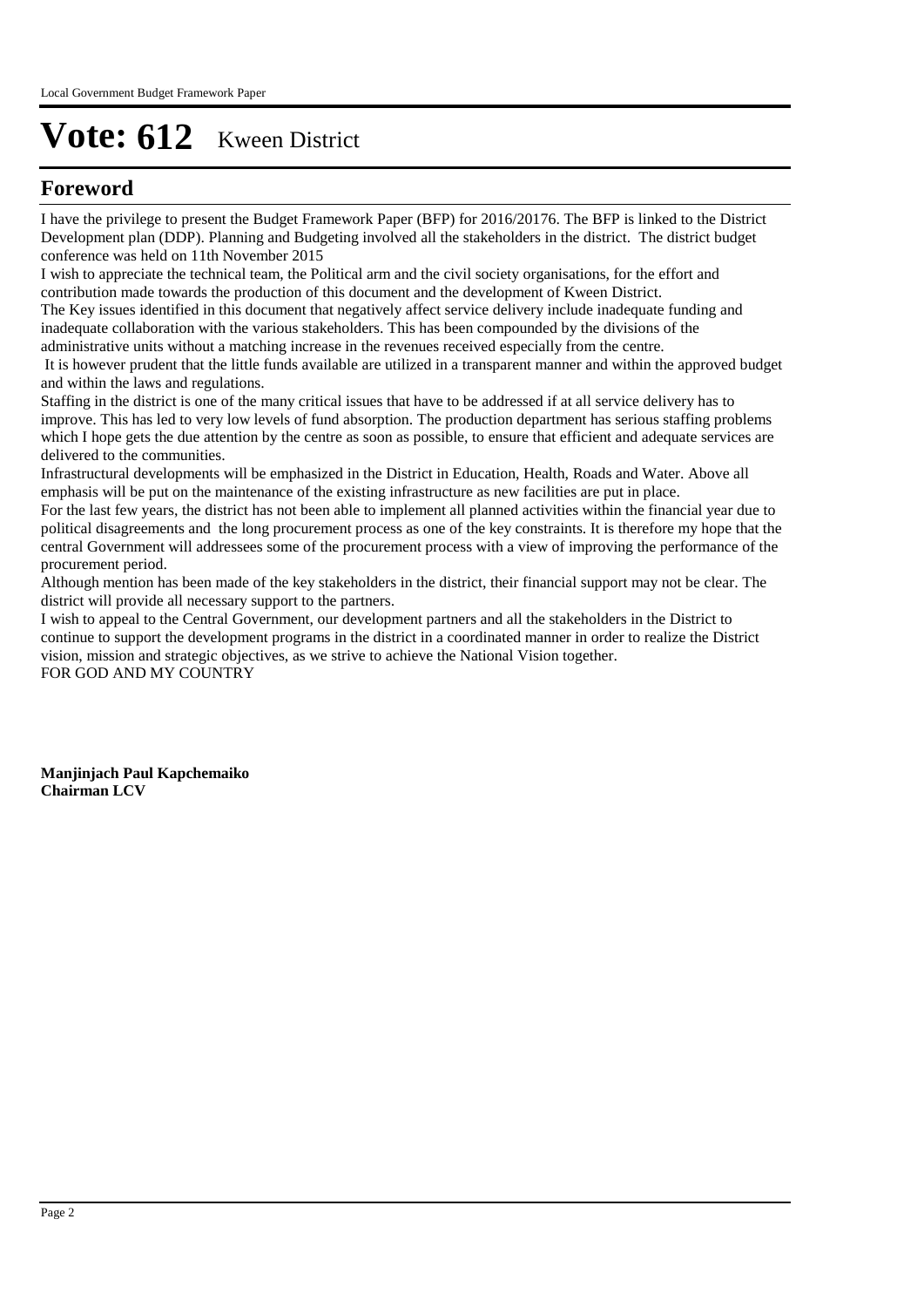# **Executive Summary**

#### **Revenue Performance and Plans**

|                                        | 2015/16                | 2016/17                                    |                        |
|----------------------------------------|------------------------|--------------------------------------------|------------------------|
|                                        | <b>Approved Budget</b> | <b>Receipts by End</b><br><b>September</b> | <b>Proposed Budget</b> |
| UShs $000's$                           |                        |                                            |                        |
| 1. Locally Raised Revenues             | 273,021                | 35,250                                     | 219,558                |
| 2a. Discretionary Government Transfers | 1,719,770              | 400,252                                    | 2,476,145              |
| 2b. Conditional Government Transfers   | 7,337,844              | 1,774,803                                  | 6,651,386              |
| 2c. Other Government Transfers         | 758,405                | 151,440                                    | 516,495                |
| 4. Donor Funding                       | 30,000                 | 49,472                                     | 130,000                |
| <b>Total Revenues</b>                  | 10,119,040             | 2,411,216                                  | 9,993,584              |

## *Revenue Performance in the first quarter of 2015/16*

The District realized a total revenue of Ugshs 2,380,172,000 out of the annual budget of Ugshs 9,963,290,000 at the end of Q1 (end of September 2015) representing 23.8% budget performance. Of the total fund received/realized 1.5% was Local revenue, 15.5% was discretionary government transfer, 74.6% conditional grant, 6.4% other CG transfer, 4% LDG and 2% was Donor funding.

#### *Planned Revenues for 2016/17*

The revenue forecast for the District for FY2016/17 is Ugsh 9,993,584,000. This represents 0.3% decrease from the District Budget for FY2015/16 i.e. ugshs 9,963,290,000. Of the total District budget forecast, 96.5% is the Central government transfers compared to FY 2015/16 there was a slight decrease. The local revenue (LR) forecast represents 1.5% District Budget forecast (i.e 219,558,000). This represents 19% decrease from the LR budget estimate for FY2015/16. This is due decline in land fee

#### **Expenditure Performance and Plans**

|                            | 2015/16                |                                                    | 2016/17                |  |
|----------------------------|------------------------|----------------------------------------------------|------------------------|--|
| <b>UShs 000's</b>          | <b>Approved Budget</b> | <b>Actual</b><br><b>Expenditure by</b><br>end Sept | <b>Proposed Budget</b> |  |
| 1a Administration          | 663,796                | 149,798                                            | 1,769,142              |  |
| 2 Finance                  | 274,813                | 59,010                                             | 298,985                |  |
| 3 Statutory Bodies         | 829,857                | 90,448                                             | 236,375                |  |
| 4 Production and Marketing | 251,482                | 34,176                                             | 173,225                |  |
| 5 Health                   | 1,870,584              | 409,742                                            | 1,698,855              |  |
| 6 Education                | 4,163,178              | 1,073,939                                          | 4,193,778              |  |
| 7a Roads and Engineering   | 713,771                | 44,835                                             | 448,916                |  |
| 7b Water                   | 621,710                | 16,186                                             | 493,187                |  |
| 8 Natural Resources        | 96,255                 | 21,451                                             | 68,536                 |  |
| 9 Community Based Services | 469,959                | 41,163                                             | 444,614                |  |
| 10 Planning                | 104,247                | 45,471                                             | 100,239                |  |
| 11 Internal Audit          | 59,387                 | 17,759                                             | 67,732                 |  |
| <b>Grand Total</b>         | 10,119,040             | 2,003,976                                          | 9,993,584              |  |
| Wage Rec't:                | 5,715,482              | 1,407,230                                          | 5,672,190              |  |
| Non Wage Rec't:            | 2,737,184              | 542,918                                            | 2,805,802              |  |
| Domestic Dev't             | 1,636,374              | 21,670                                             | 1,385,591              |  |
| Donor Dev't                | 30,000                 | 32,159                                             | 130,000                |  |

## *Expenditure Performance in the first quarter of 2015/16*

The District realized a total revenue of Ugshs 2,380,172,000 out of the annual budget of Ugshs 9,963290,000 at the end of Q1 representing 24% budget performance. Of the total fund received/realized 1.5% was Local revenue, 13% was discretionary government transfer, 74.9% conditional grant, 7.9% other CG transfer, 2% LDG and 2% donor funding.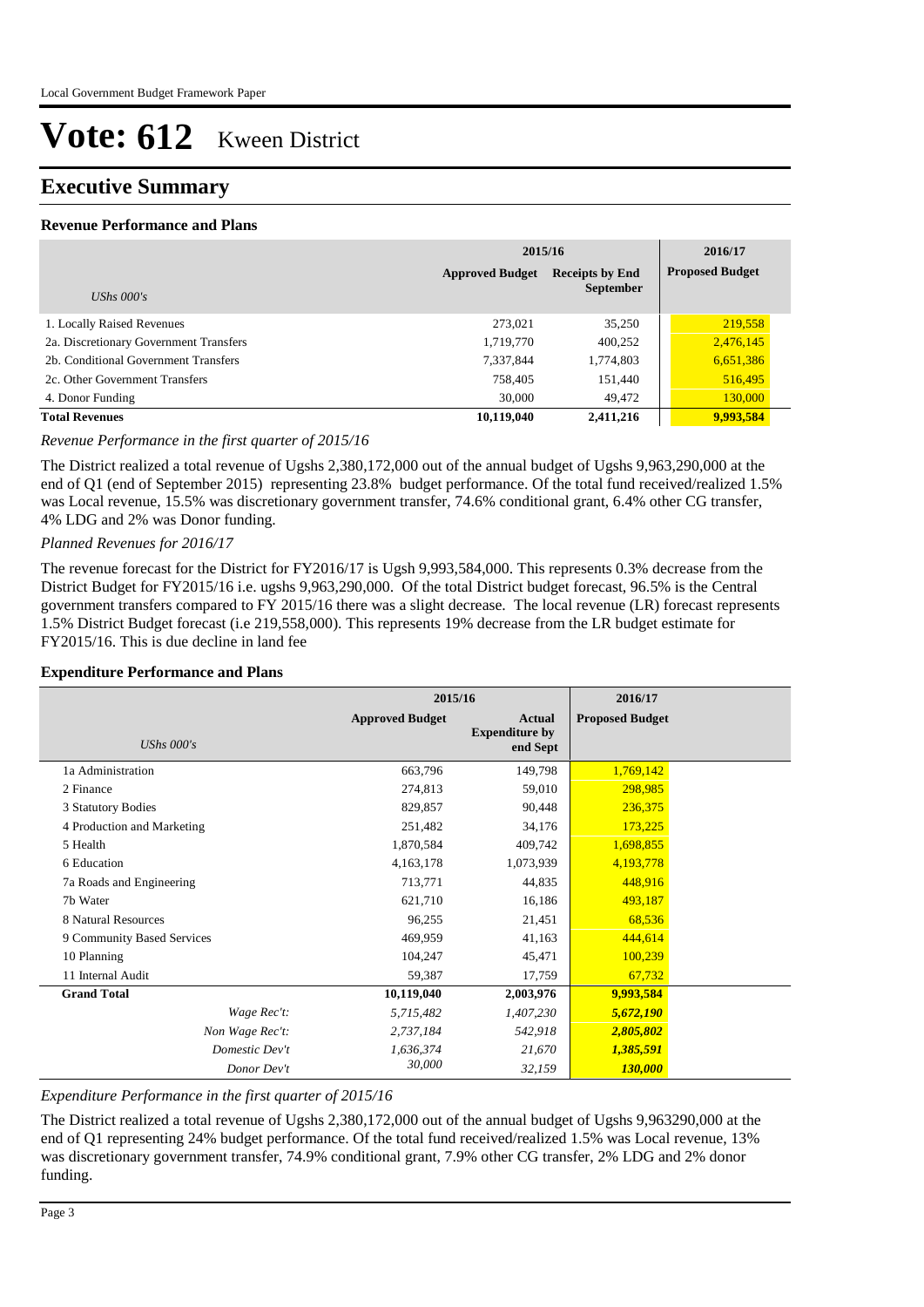# **Executive Summary**

The good performance in Q1 was because of the very good release from Central Government especially the Conditional grants.

## *Planned Expenditures for 2016/17*

Of the total District budget forecast for FY2016/17 (i.e. Ugshs 9,993,584,000) wage component takes 56.8%, nonwage recurrent 28.1%, development 13.9% and donor activities 1.2%. By department Administration 17.7%, Finance 3.0%. Statutory Bodies 2.4% Production and marketing Department 1.7%. Health 17%. Education 42%. Road 4.5%. Water 4.9% Natural Resource 0.7% Community services 4.4%. Planning 1.0 % and Audit0.7%. Compared to FY 2015/16 there are no changes major changes except in Administ

## *Medium Term Expenditure Plans*

The medium term plans of the district will be to strengthen: Revenue sources widened to increase Local revenue collection, sustain student enrollment, attendence and retention in schools, Better Primary health care services delivered, Improved accessibility to Safe water, sustain and increase farmer productivity, Improved accessibility and transport infrastructures, Environmental maintenance/sustainability improved, Increased Community participation in development programs

## **Challenges in Implementation**

High operational cost that cannot be met with proposed budget ceiling. Attraction and retention of some key technical staff like Medical staff and HoD. Unpredicted weather, poor technology adoption by beneficiary is also a challenge.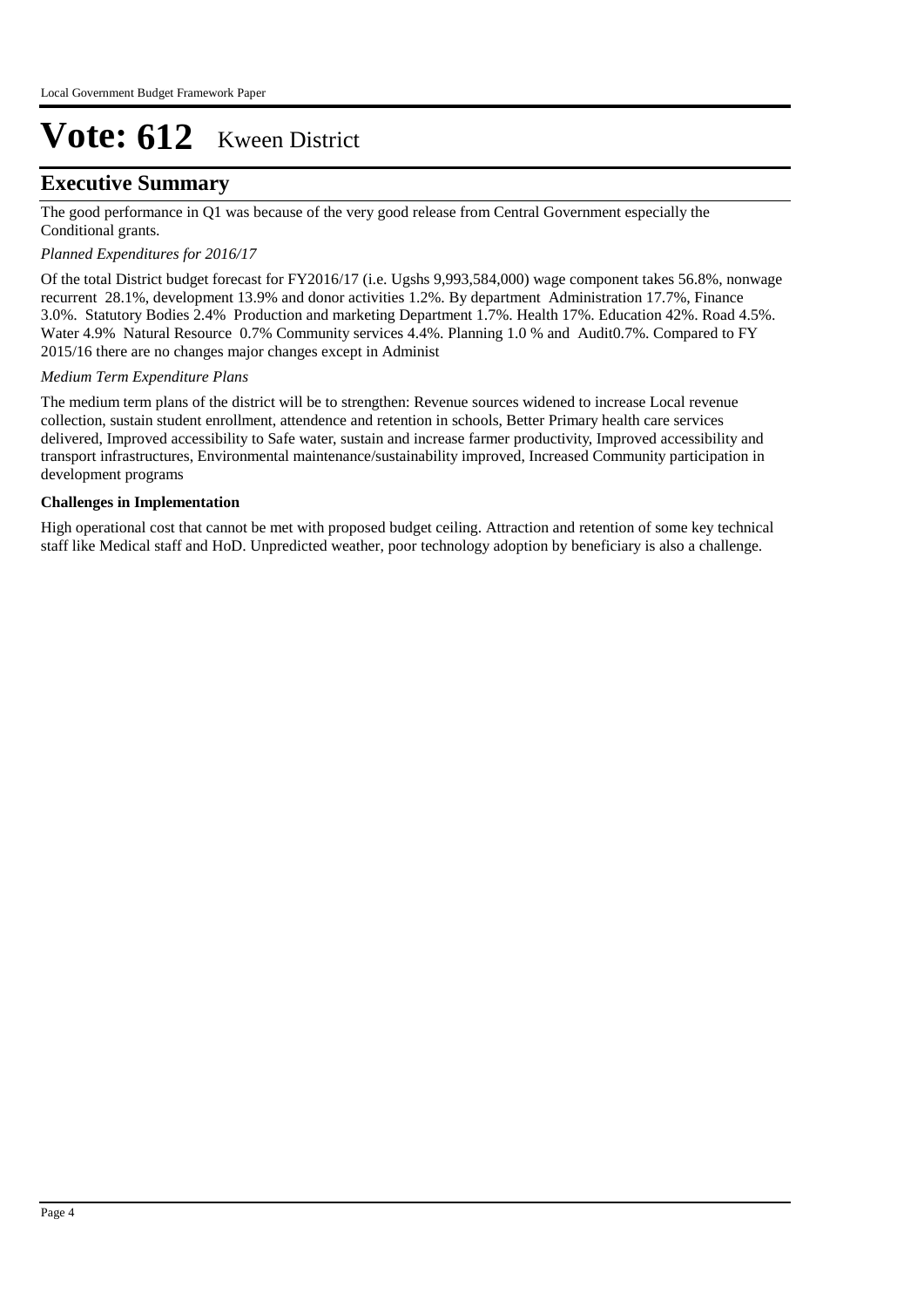# **A. Revenue Performance and Plans**

|                                                          | 2015/16                | 2016/17                |                        |
|----------------------------------------------------------|------------------------|------------------------|------------------------|
|                                                          | <b>Approved Budget</b> | <b>Receipts by End</b> | <b>Proposed Budget</b> |
| UShs $000's$                                             |                        | <b>September</b>       |                        |
|                                                          |                        |                        |                        |
| <b>1. Locally Raised Revenues</b>                        | 273,021                | 35,250                 | 219,558                |
| Other Fees and Charges                                   | 33,101                 | 2,186                  | 29,906                 |
| Animal & Crop Husbandry related levies                   | 12,822                 | 694                    | 9,562                  |
| <b>Application Fees</b>                                  | 37,720                 | 3,787                  | 31,926                 |
| <b>Business licences</b>                                 | 16,350                 | 606                    | 12,960                 |
| Ground rent                                              |                        | 0                      | 800                    |
| <b>Land Fees</b>                                         | 56,379                 | 15,053                 | 31,471                 |
| Local Government Hotel Tax                               | 700                    | 0                      | 300                    |
| Local Service Tax                                        | 24,029                 | 10,146                 | 25,163                 |
| Miscellaneous                                            | 44,352                 | 0                      | 39,862                 |
| Other licences                                           | 7,572                  | 540                    | 6,224                  |
| Park Fees                                                | 9,336                  | $\Omega$               | 200                    |
| Registration (e.g. Births, Deaths, Marriages, etc.) Fees | 5,720                  | 397                    | 6,880                  |
| Market/Gate Charges                                      | 24,490                 | 1,344                  | 23,625                 |
| <b>Registration of Businesses</b>                        | 450                    | 497                    | 679                    |
| 2a. Discretionary Government Transfers                   | 1,719,770              | 400,252                | 2,476,145              |
| District Unconditional Grant (Non-Wage)                  | 267,731                | 66,933                 | 540,698                |
| Urban Unconditional Grant (Non-Wage)                     | 35,326                 | 8,832                  | 33,796                 |
| District Unconditional Grant (Wage)                      | 980,172                | 229,016                | 972,975                |
| District Discretionary Development Equalization Grant    | 266,006                | 53,201                 | 746,870                |
| Urban Unconditional Grant (Wage)                         | 170,534                | 42,270                 | 170,515                |
| Urban Discretionary Development Equalization Grant       | $\Omega$               | $\Omega$               | 11,292                 |
| 2b. Conditional Government Transfers                     | 7,337,844              | 1,774,803              | 6,651,386              |
| Development Grant                                        | 1,152,501              | 232,466                | 580,057                |
| Sector Conditional Grant (Non-Wage)                      | 1,116,144              | 338,707                | 1,211,734              |
| Sector Conditional Grant (Wage)                          | 4,554,857              | 1,138,458              | 4,554,836              |
| <b>Transitional Development Grant</b>                    | 23,000                 | 5,750                  | 47,373                 |
| Support Services Conditional Grant (Non-Wage)            | 491,342                | 59,421                 | 257,387                |
| 2c. Other Government Transfers                           | 758,405                | 151,440                | 516,495                |
| MoGLD FGM Fund                                           | 52,163                 | 9,238                  |                        |
| Uganda Road Fund                                         | 417,179                | 87,664                 | 386,495                |
| Youth Livelihood support programme                       | 210,000                | 3,316                  | 130,000                |
| <b>MOH</b> recruitment                                   |                        | 14,175                 |                        |
| MOH- Immunisation                                        | 79,063                 | 34,886                 |                        |
| <b>MOH Bilihazia</b>                                     |                        | 2,162                  |                        |
| 4. Donor Funding                                         | 30,000                 | 49,472                 | 130,000                |
| Donor Funding                                            |                        | 0                      | 50,000                 |
| UNICEF-birth registration                                | 30,000                 | 49,472                 |                        |
| <b>UNICEF</b>                                            |                        | 0                      | 80,000                 |
| <b>Total Revenues</b>                                    | 10,119,040             | 2,411,216              | 9,993,584              |

#### **Revenue Performance in the first Quarter of 2015/16**

#### *(i) Locally Raised Revenues*

*(ii) Central Government Transfers* The Cumulative Performance of Locally Raised Revenues by the end of Q1 was 20% i.e. Ugshs 36,250,000 was realized out of annual budget of Ugshs273,021,000. The main sources realized in Q1 were markets, local service tax and urban local revenue. This performance was below target in the quarter because the service providers did not timely and efficiently start the management of the revenue sources since awards delayed. Also some of the service providers did not pay their obligation timely and full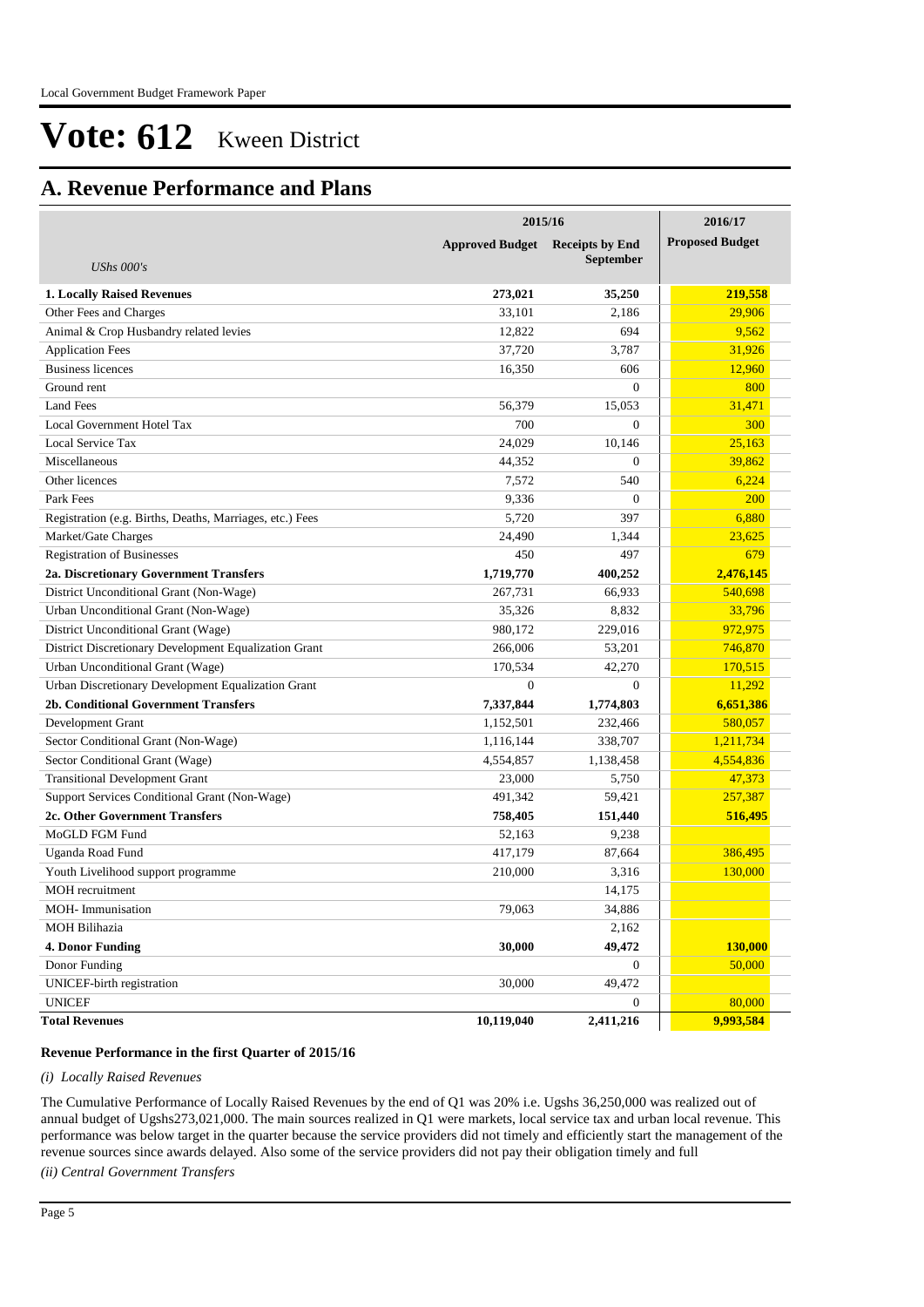# **A. Revenue Performance and Plans**

The Cumulative Performance of Central Government transfers by the end of Q1 was 22% i.e. Ugshs 2,294,450,000 was realized out of annual budget of Ugsh9,660,269,000. The good performance was because the CG transfer was based on the threshold planned especially for the conditional funds.

# *(iii) Donor Funding*

The Cumulative Performance fof Donor funding by the end of Q1 was 116% i.e. Ugshs 49,472,000 was realized out of annual budget of Ugsh30,000,000. The performance was above the threshold because UNICEF funded more activities than planned.

# **Planned Revenues for 2016/17**

# *(i) Locally Raised Revenues*

The Local Revenue forecast for FY2016/17 is UgShs 219,558,000 representing 16% decrease from the budget for FY2015/16. This is because no new local revenue sources were identified, foot and mouth disease in livestock and there is a drop in land sales in the urban council. The District will continue with massive revenue mobilization at all levels (i.e. LLG and HLG), support supervision and proper record keeping and establishment of livestock and produce markets. The Local Revenue estimate will co

# *(ii) Central Government Transfers*

The Central Government transfer budget estimated for FY2016/17 is Ugshs 9,644,026,000. This represents 0.2% decrease from FY2015/16 budget (ugshs 9,660,269,000). This is because progrmmes like NASUFII ended. The central government transfer estimate will contributes 8.95% of the overall budget forecast for the District for FY2016/17. Compared to FY 2015/16, unconditional grants have increased from 1,564,020,000 to 2,476,145,000 and a reduction in the conditional grants from 7,337,844,000 to 6,65

# *(iii) Donor Funding*

Donor revenue forecast for FY 2016/17 is estimated to be Ugshs130,000,000 representing 230% increase from FY2015/16 budget of Ugshs 30,000,000. The increase is because of increased budget support from partners especially UNICEF and UNFPA. The Donor budget will contribute 1% of the District total annual budget forecast for the FY 2016/17. The donor budget will mainly support planning, Community services, health and education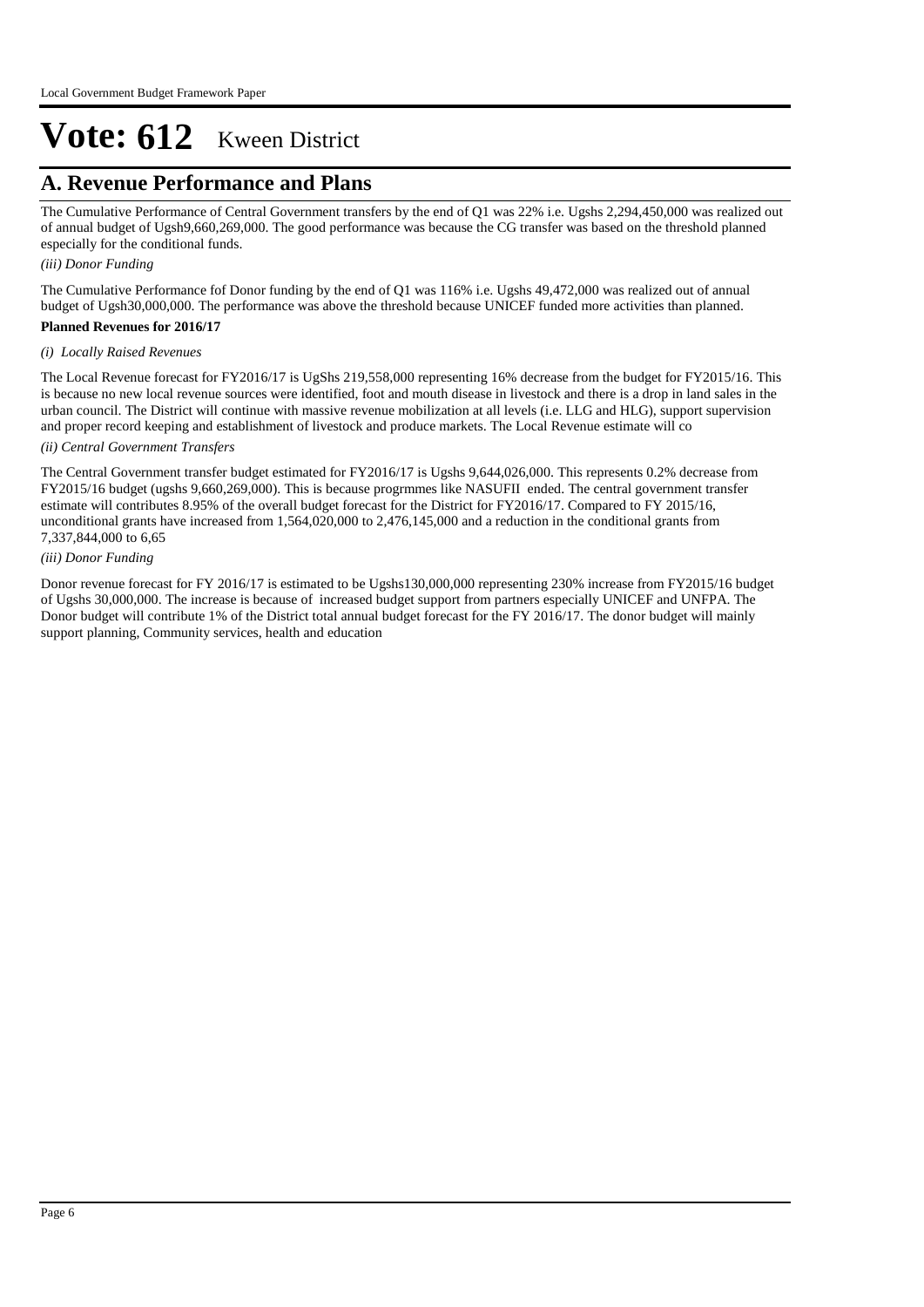# **Summary of Performance and Plans by Department**

# *Workplan 1a: Administration*

## **(i) Overview of Workplan Revenue and Expenditures**

| <b>UShs Thousand</b>                                 |                                  | 2015/16                       | 2016/17                          |
|------------------------------------------------------|----------------------------------|-------------------------------|----------------------------------|
|                                                      | <b>Approved</b><br><b>Budget</b> | <b>Outturn by</b><br>end Sept | <b>Proposed</b><br><b>Budget</b> |
| A: Breakdown of Workplan Revenues:                   |                                  |                               |                                  |
| <b>Recurrent Revenues</b>                            | 540,523                          | 135,072                       | 1,085,980                        |
| District Unconditional Grant (Non-Wage)              | 55,491                           | 12,622                        | 101.968                          |
| District Unconditional Grant (Wage)                  | 290,184                          | 70,394                        | 492.167                          |
| <b>Locally Raised Revenues</b>                       | 28,000                           | 3,480                         | 28,000                           |
| Multi-Sectoral Transfers to LLGs                     | 72,052                           | 17,186                        | 206,458                          |
| Support Services Conditional Grant (Non-Wage)        | 20.596                           | 4,995                         | 257,387                          |
| Urban Unconditional Grant (Wage)                     | 74,201                           | 26,395                        |                                  |
| <b>Development Revenues</b>                          | 123,273                          | 23,655                        | 683,162                          |
| District Discretionary Development Equalization Gran | 109,517                          | 21,904                        | 208,426                          |
| Multi-Sectoral Transfers to LLGs                     | 13,756                           | 1,751                         | 474,736                          |
| <b>Total Revenues</b>                                | 663,796                          | 158,727                       | 1,769,142                        |
| <b>B: Overall Workplan Expenditures:</b>             |                                  |                               |                                  |
| Recurrent Expenditure                                | 540,523                          | 135,072                       | 1,085,980                        |
| Wage                                                 | 364,385                          | 96,789                        | 581.738                          |
| Non Wage                                             | 176.138                          | 38,283                        | 504,242                          |
| Development Expenditure                              | 123,273                          | 14,725                        | 683,162                          |
| Domestic Development                                 | 123,273                          | 14,725                        | 683,162                          |
| Donor Development                                    | $\Omega$                         | $\mathbf{0}$                  | $\overline{0}$                   |
| <b>Total Expenditure</b>                             | 663,796                          | 149,798                       | 1,769,142                        |

*Revenue and Expenditure Performance in the first quarter of 2015/16*

The Administration Department received a total of Ugshs 158,727,000 from different sources by the end of Q1. This represents 24% annual budget performance. This was due to under performance on local revenue where only 50% was realised. Of the total amount received Ugshs149,798,000 was spent. This is 94% of the total receipt in the quarter. 20% was spent at LLG and 80% at HLG. Of the total expenditure 65% was spent on staff salary payment, 35% on recurrent non wage.

## *Department Revenue and Expenditure Allocations Plans for 2016/17*

The department expects to raise a total of 1,769,142 from this amount recurrent expenditure on wages will be 492,107,000 and 593,813,000 will be spent on non wage. Domestic development will be Shs 683,162,000 which includes PRDP and capacity building funds. The department does not expect any fund's from development partners.

## **(ii) Summary of Past and Planned Workplan Outputs**

## *Physical Performance in the first quarter of 2015/16*

The Administration Department achieved the following by the end of Q1: Processed salary for all staff in the District, Prequalified service providers, conducted mentoring of the Lower local Governments on mobilisation skills, monitoring and accountability in all the sub counties ,Coordination of council activities , payment of ULGA Subscription

## *Plans for 2016/17 by Vote Function*

The Departmental major outputs during the financial year 2016/17 will be; induction of newly recruited staff and elected councillors, mentoring of the Lower local Governments on mobilisation skills, monitoring, accountability and mainstreaming of cross cutting issues ,Coordination of council activities , celebrating all the national public holidays, coordination and implementation of all Government programmes, payment of staff salaries among others.support two staff for short courses.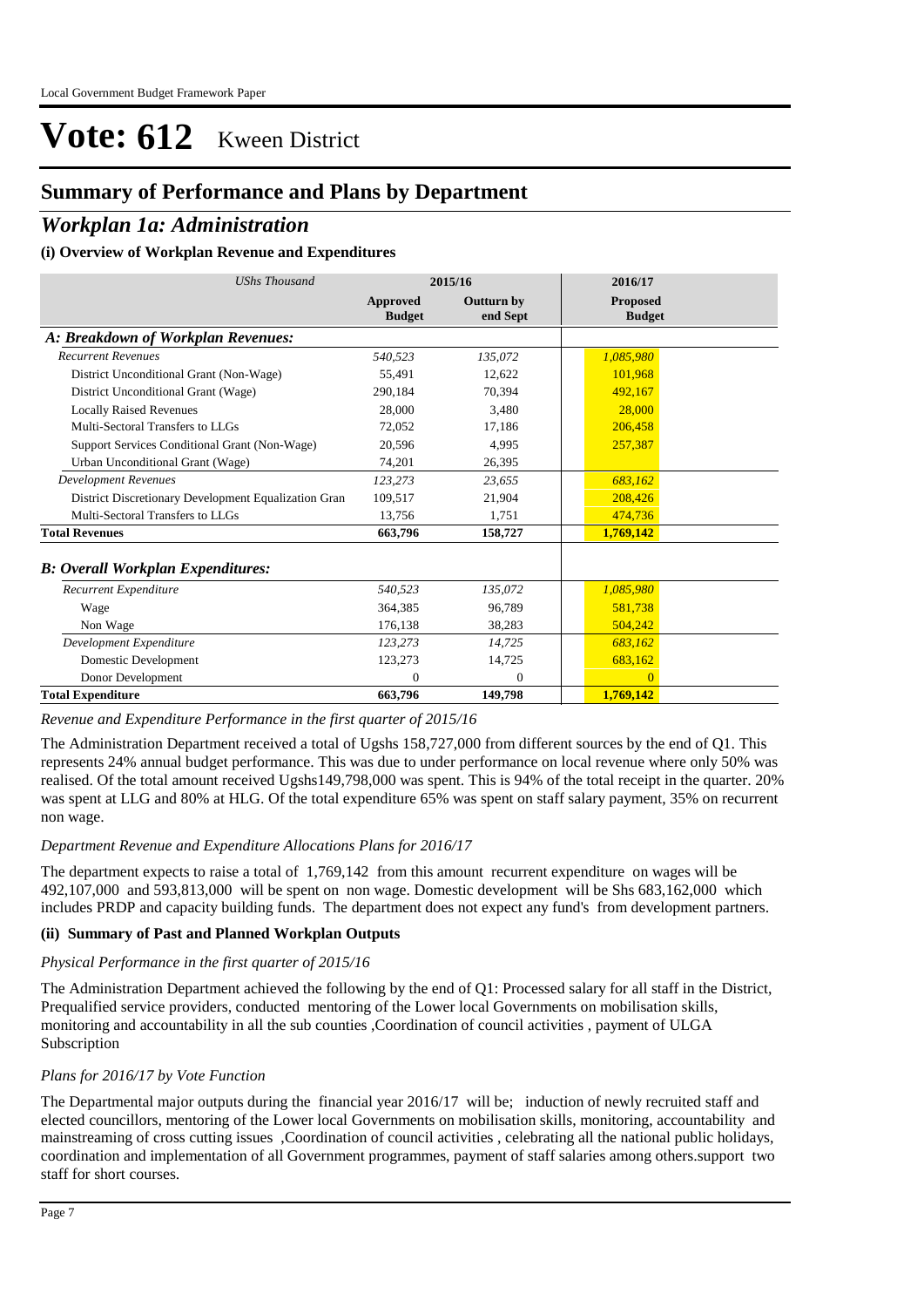# *Workplan 1a: Administration*

# *Medium Term Plans and Links to the Development Plan*

During the financial year 2016/17 the department of administartion will aim at achieving sustainable Socio Economic development through efficient provision of quality services to the people of the district in conformity with the national policies and local priorities. To achieve the above the department will be guided by the following; Improving accountability in the district and lower local governments within the district, Supervising and coordinating the operations of various departme

# **(iii) Details of Off-Budget Activities carried out by NGOs, Central Government, the Private Sector and Donors**

The department has no donor funding

# **(iv) The three biggest challenges faced by the department in improving local government services**

# *Inadequate local revenue 1.*

Limited revenue sources to enable the department finance its planned activities

*Inadequate office space 2.*

Due to limited office space staff morale and records keeping is affected

# *non substantive staff in critical position 3.*

This affects performance in service delivery

# *Workplan 2: Finance*

# **(i) Overview of Workplan Revenue and Expenditures**

| <b>UShs Thousand</b>                          |                                  | 2015/16                | 2016/17                          |  |
|-----------------------------------------------|----------------------------------|------------------------|----------------------------------|--|
|                                               | <b>Approved</b><br><b>Budget</b> | Outturn by<br>end Sept | <b>Proposed</b><br><b>Budget</b> |  |
| A: Breakdown of Workplan Revenues:            |                                  |                        |                                  |  |
| <b>Recurrent Revenues</b>                     | 273.837                          | 59,010                 | 298,985                          |  |
| District Unconditional Grant (Non-Wage)       | 29,215                           | 7.304                  | 53.849                           |  |
| District Unconditional Grant (Wage)           | 138,802                          | 31,400                 | 125,904                          |  |
| <b>Locally Raised Revenues</b>                | 20,000                           | 1.350                  | 20,000                           |  |
| Multi-Sectoral Transfers to LLGs              | 49.729                           | 15,175                 | 99,232                           |  |
| Support Services Conditional Grant (Non-Wage) | 5,959                            | 1,393                  |                                  |  |
| Urban Unconditional Grant (Wage)              | 30,132                           | 2,388                  |                                  |  |
| <b>Development Revenues</b>                   | 976                              | 60                     | $\theta$                         |  |
| Multi-Sectoral Transfers to LLGs              | 976                              | 60                     |                                  |  |
| <b>Total Revenues</b>                         | 274,813                          | 59,070                 | 298,985                          |  |
| <b>B: Overall Workplan Expenditures:</b>      |                                  |                        |                                  |  |
| Recurrent Expenditure                         | 273,837                          | 59,010                 | 298,985                          |  |
| Wage                                          | 168,934                          | 33,788                 | 147,522                          |  |
| Non Wage                                      | 104.903                          | 25,222                 | 151,463                          |  |
| Development Expenditure                       | 976                              | $\theta$               | $\theta$                         |  |
| Domestic Development                          | 976                              | $\mathbf{0}$           | $\Omega$                         |  |
| Donor Development                             | $\Omega$                         | $\Omega$               | $\Omega$                         |  |
| <b>Total Expenditure</b>                      | 274,813                          | 59,010                 | 298.985                          |  |

*Revenue and Expenditure Performance in the first quarter of 2015/16*

Finance department received a total of Ugshs 59,070,000 from the different sources representing 21% total budget performance. This was due to the poor performance of local revenue and multsectoral transfers (27%and 32% were respectively realised against planned quarter revenue). All funds were spent. 60% of total expenditure was on staff salary, and 40% on non wage recurrent. Overall 25% was spent at LLG and 75% at HLG.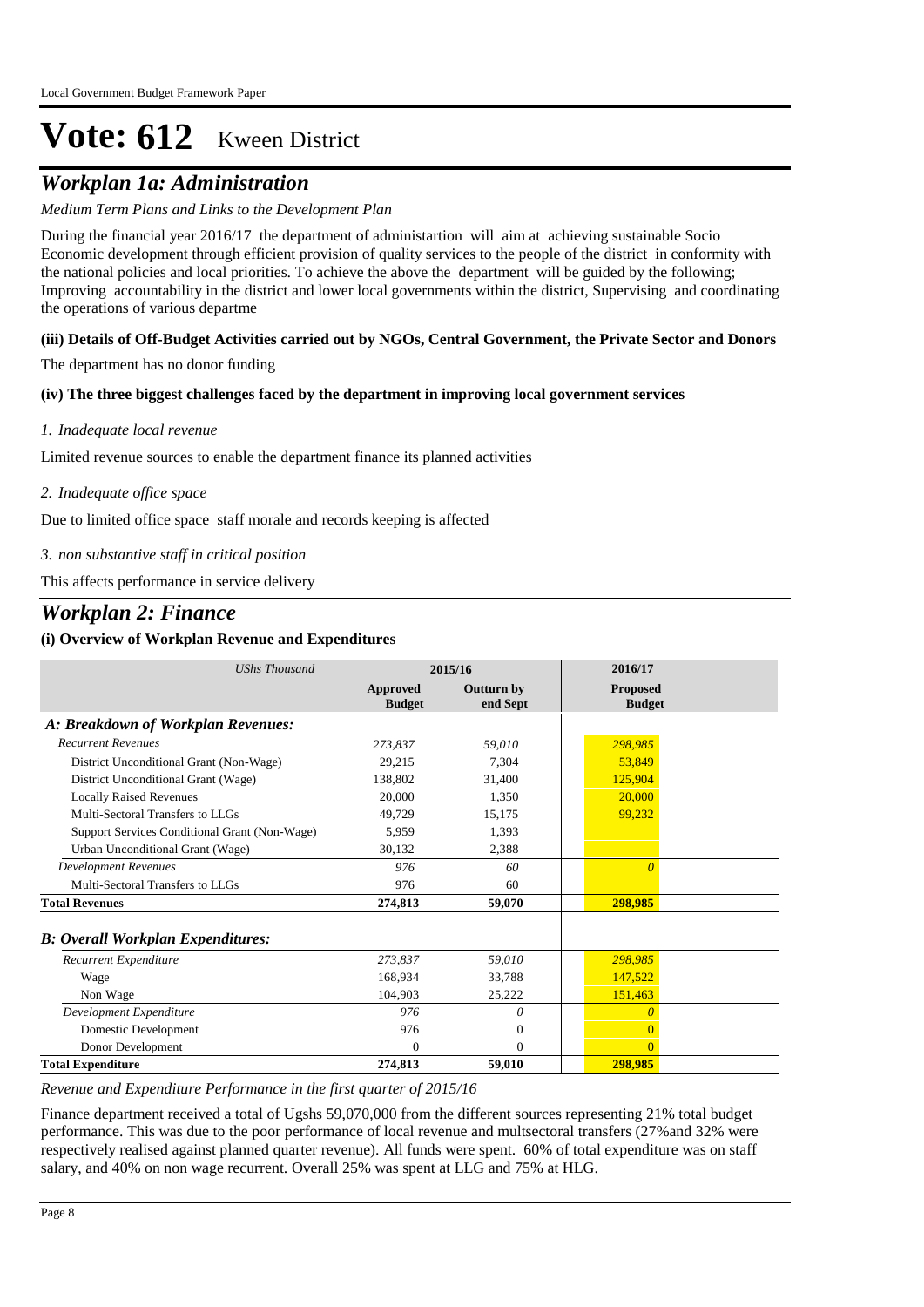# *Workplan 2: Finance*

## *Department Revenue and Expenditure Allocations Plans for 2016/17*

The finance sector has a planned expenditure of shs 298,985,000, of this spent 61% on wages, 38% on non wage. 18.2% of the budget will be directly managed and spent by the LLG and 81.8% by the HLG. Compared to FY2015/16, the sector revenues have increased by 6.2% due increased spending by LLGs. The department does not expect any fund's from development partners.

## **(ii) Summary of Past and Planned Workplan Outputs**

## *Physical Performance in the first quarter of 2015/16*

Final Accounts FY 2014/2015 prepared & submitted, Revenue mobilised & Collected, budget execution supervised and general expenditure management under taken.

## *Plans for 2016/17 by Vote Function*

The department's outputs include payment 19 staff salaries,procurement of accountable stationary,4 Reconciliations of Releases,4 co-ordination workshops/ meetings,Budget preparation & supervision,Revenue mobilization & collection,Expenditure management,preparation and submission of monthly,quarterly and yearly financial statements(Final Accounts).

## *Medium Term Plans and Links to the Development Plan*

During the medium term the department plans; to raise funds and promote a sound financial management system in the district.Which will involve; production of budgets, reports and final accounts, increase on training of staff in areas of financial management and control, Procure both printed and non printed stationery required to produce financial documents, Maintain an up to date asset register. The department also plans to increase revenue base and collections through; creating new local rev

## **(iii) Details of Off-Budget Activities carried out by NGOs, Central Government, the Private Sector and Donors**

No funding as of now.

## **(iv) The three biggest challenges faced by the department in improving local government services**

## *Inadequate office space 1.*

The department has only two rooms meant to accommodate 9 staff.

#### *Inadequate logistical support in terms computer, vehicles, motorcycles 2.*

This department has no vehicle to support Revenue mobilisation and collection.

## *lack proffessinal skills by Accounts staff. 3.*

Apart from the Head of department,all the other 18 staff are yet to enroll for proffessinal courses in Accountancy.

# *Workplan 3: Statutory Bodies*

| UShs Thousand                                 | 2015/16                   |                        | 2016/17                          |
|-----------------------------------------------|---------------------------|------------------------|----------------------------------|
|                                               | Approved<br><b>Budget</b> | Outturn by<br>end Sept | <b>Proposed</b><br><b>Budget</b> |
| A: Breakdown of Workplan Revenues:            |                           |                        |                                  |
| <b>Recurrent Revenues</b>                     | 829.857                   | 118,639                | 236,375                          |
| District Unconditional Grant (Non-Wage)       | 78,161                    | 17,790                 | 96,006                           |
| District Unconditional Grant (Wage)           | 193.605                   | 42.652                 | 35,203                           |
| <b>Locally Raised Revenues</b>                | 52,400                    | $\Omega$               | 39,000                           |
| Multi-Sectoral Transfers to LLGs              | 54,523                    | 8,569                  | 66,166                           |
| Support Services Conditional Grant (Non-Wage) | 451,168                   | 49,628                 |                                  |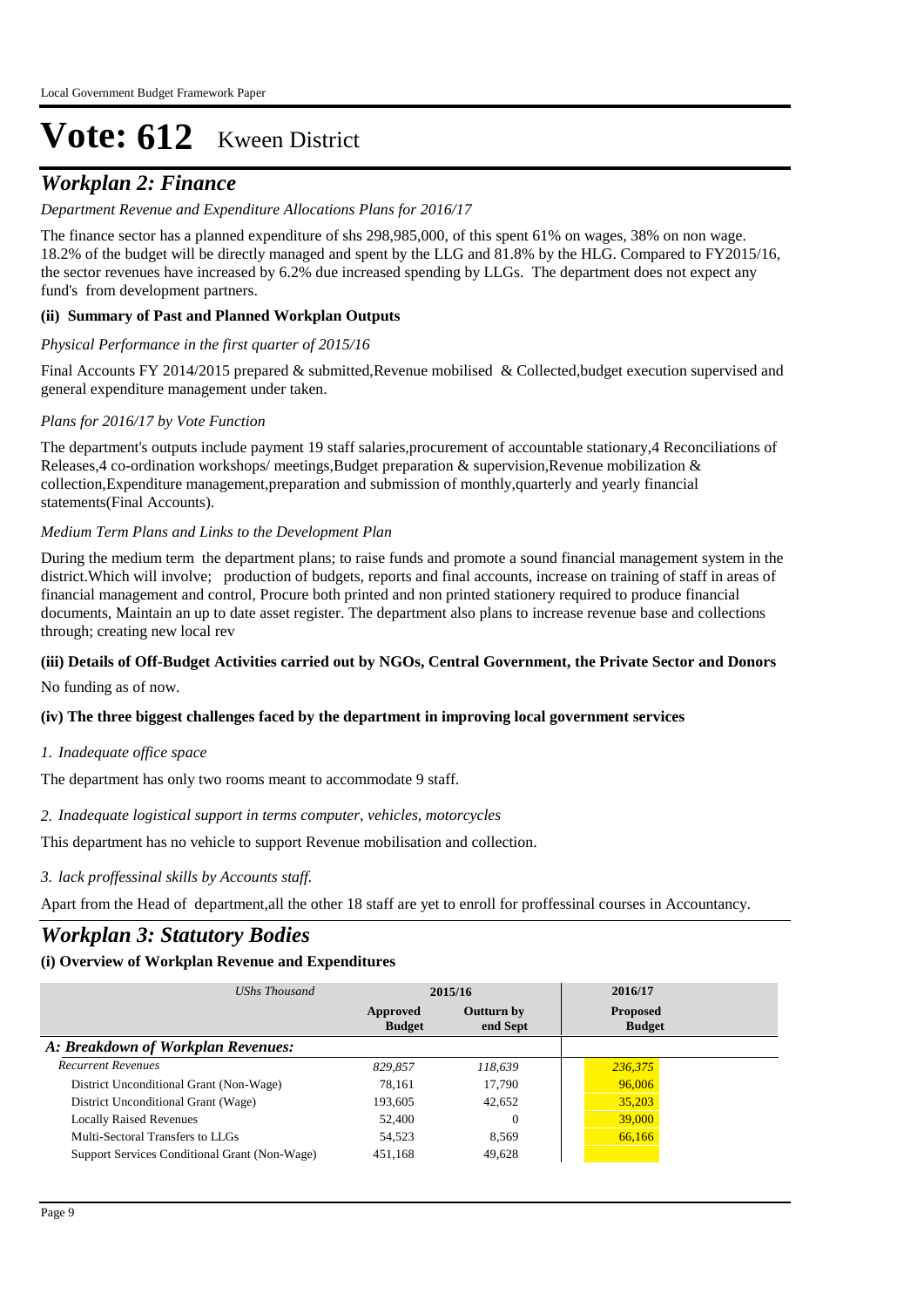# *Workplan 3: Statutory Bodies*

|                                          | ັ                    |                           |                               |                                  |  |
|------------------------------------------|----------------------|---------------------------|-------------------------------|----------------------------------|--|
|                                          | <b>UShs Thousand</b> |                           | 2015/16                       | 2016/17                          |  |
|                                          |                      | Approved<br><b>Budget</b> | <b>Outturn by</b><br>end Sept | <b>Proposed</b><br><b>Budget</b> |  |
| <b>Total Revenues</b>                    |                      | 829,857                   | 118,639                       | 236,375                          |  |
| <b>B:</b> Overall Workplan Expenditures: |                      |                           |                               |                                  |  |
| Recurrent Expenditure                    |                      | 829,857                   | 90,448                        | 236,375                          |  |
| Wage                                     |                      | 203,527                   | 40,132                        | 35,203                           |  |
| Non Wage                                 |                      | 626,330                   | 50,316                        | 201,172                          |  |
| Development Expenditure                  |                      | 0                         | $\theta$                      | $\theta$                         |  |
| Domestic Development                     |                      | 0                         | $\theta$                      | $\Omega$                         |  |
| Donor Development                        |                      | 0                         | $\theta$                      | $\Omega$                         |  |
| <b>Total Expenditure</b>                 |                      | 829,857                   | 90,448                        | 236,375                          |  |

## *Revenue and Expenditure Performance in the first quarter of 2015/16*

Statutory bodies received a total of Ugshs 118,689,000 from the different sources representing 14% total budget performance. The poor performance is attributed to no local revenue transferred to the department. Of the funds receive Ushs 90,448,000 was spent. 35% of total expenditure was on staff salary, and 55% on non wage recurrent. Overall 10% was spent at LLG and 90% at HLG.

## *Department Revenue and Expenditure Allocations Plans for 2016/17*

Statutory Bodies budget forecast from different sources for FY 2015/16 is Ugshs 711,133,000. Of this budget 24% will be spent on staff salary and 76% on non wage recurrent. 22% of budget for statutory bodies will be managed and spent by the LLG for their council operation and 78 % by the HLG.

## **(ii) Summary of Past and Planned Workplan Outputs**

## *Physical Performance in the first quarter of 2015/16*

The sector paid for previous quarter council and committee meetings, held 2 contracts committee meeting held and one evaution meeing, public accounts committee had one meeting to consider fourth quarter internal audit report for district accounts,District landboard had one meeting held at the district headquarters to apprve land applications,district service commission had one sitting held at the district headquarters to handle submissions from CAO'S office on promotions,confirmations and disci

## *Plans for 2016/17 by Vote Function*

During the financial year, the District Council has planned to hold 8 council meetings , 36 standing committee meetings with executive committee sitting every month, 8 contracts committee sittings, 12 PAC committeee meetings,12 DEC meetings, 1 DSC sittings, 8 land board sittings and 48 quarterly monitoring visits in the subcounties.

## *Medium Term Plans and Links to the Development Plan*

During the coming finacial year the department intends to ensure that there is accountability of council funds and this will be achieved through holding regular public Accounts committee meetings to review reports and District Executive Committee regularly monitoring government programs . Ensuring that there is value for money through competent firms being selected by the Contracts Committee, Internal Audit ensuring that Contract Agreements are adhered to and District Public Accounts Committee

## None **(iii) Details of Off-Budget Activities carried out by NGOs, Central Government, the Private Sector and Donors**

## **(iv) The three biggest challenges faced by the department in improving local government services**

## *Insufficient office space 1.*

There is insufficient office space for the Boards and Commission members and also members of executive

# *High cost of council operation 2.*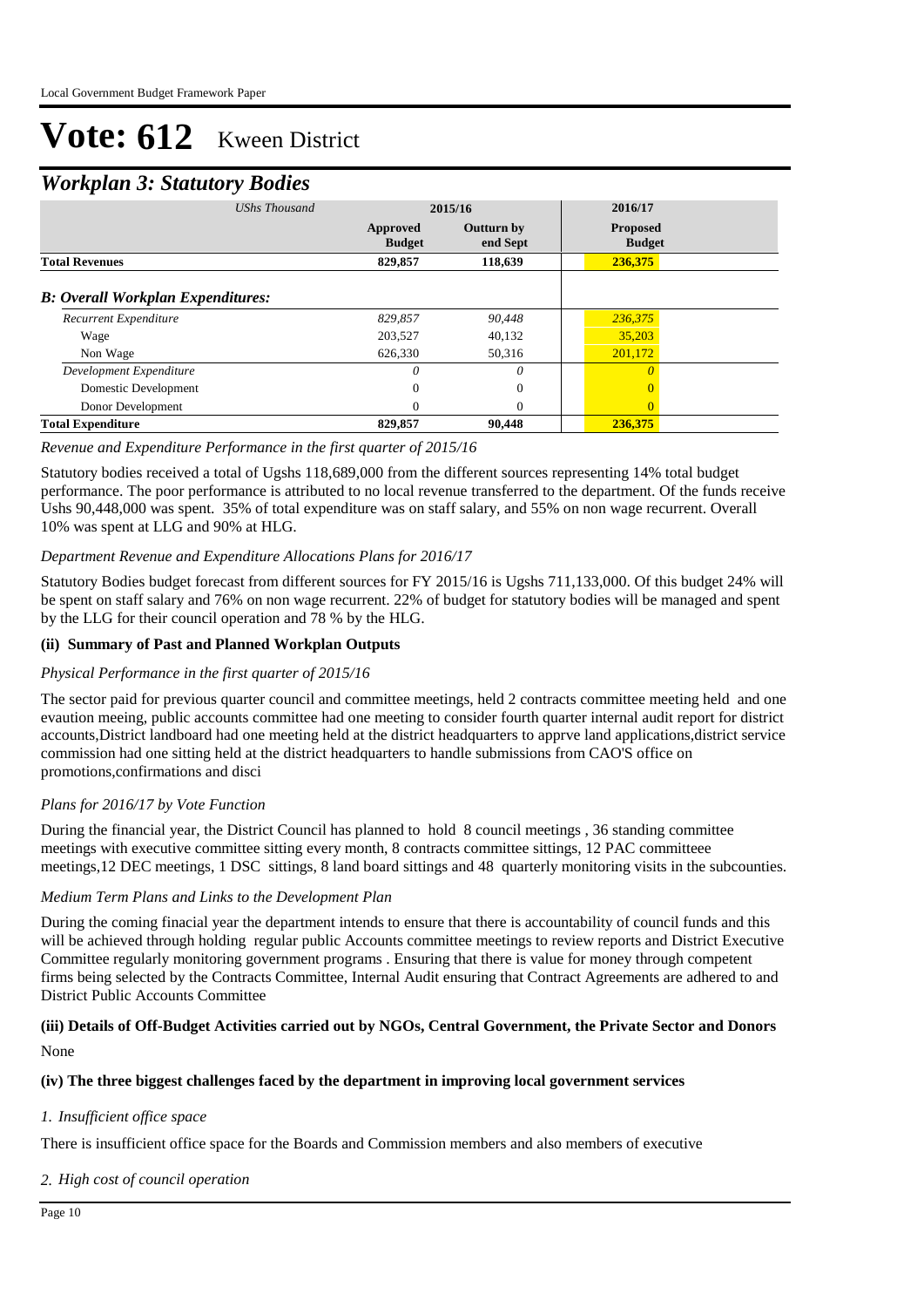# *Workplan 3: Statutory Bodies*

Council operational cost can not be meet with 20% of the previous local revenue collection budget.

*3.*

# *Workplan 4: Production and Marketing*

# **(i) Overview of Workplan Revenue and Expenditures**

| <b>UShs Thousand</b>                     | 2015/16                   |                               | 2016/17                          |
|------------------------------------------|---------------------------|-------------------------------|----------------------------------|
|                                          | Approved<br><b>Budget</b> | <b>Outturn by</b><br>end Sept | <b>Proposed</b><br><b>Budget</b> |
| A: Breakdown of Workplan Revenues:       |                           |                               |                                  |
| <b>Recurrent Revenues</b>                | 251,482                   | 41,529                        | 173,225                          |
| District Unconditional Grant (Non-Wage)  | 2,000                     | 500                           | 10.096                           |
| District Unconditional Grant (Wage)      | 88.372                    | 11,090                        | 25.231                           |
| <b>Locally Raised Revenues</b>           | 2.000                     | 0                             | 2,000                            |
| Multi-Sectoral Transfers to LLGs         | 12,652                    | $\Omega$                      |                                  |
| Sector Conditional Grant (Non-Wage)      | 53,458                    | 11,399                        | 42,910                           |
| Sector Conditional Grant (Wage)          | 93,000                    | 18,540                        | 92,988                           |
| <b>Development Revenues</b>              | $\theta$                  | 1,966                         | $\theta$                         |
| Development Grant                        | $\Omega$                  | 1,966                         |                                  |
| <b>Total Revenues</b>                    | 251,482                   | 43,495                        | 173,225                          |
| <b>B: Overall Workplan Expenditures:</b> |                           |                               |                                  |
| Recurrent Expenditure                    | 243,615                   | 34,176                        | 173,225                          |
| Wage                                     | 181,372                   | 29,636                        | 118,219                          |
| Non Wage                                 | 62.243                    | 4.540                         | 55,006                           |
| Development Expenditure                  | 7,867                     | 0                             | 0                                |
| Domestic Development                     | 7,867                     | $\boldsymbol{0}$              | 0                                |
| Donor Development                        | $\Omega$                  | $\mathbf{0}$                  | $\Omega$                         |
| <b>Total Expenditure</b>                 | 251,482                   | 34,176                        | 173,225                          |

*Revenue and Expenditure Performance in the first quarter of 2015/16*

The Production sector received a total of Ugshs 43,495,000 from the different sources representing 17% total budget performance. The poor performance is due to poor local revenue collection both at HLG and LLG. Of the funds received Ushs 34,176,000 was spent. 80% of total expenditure was on staff salary, and 20% on non wage recurrent.

# *Department Revenue and Expenditure Allocations Plans for 2016/17*

Production and Marketing department budget forecast from different sources for FY 2016/17 is Ugshs 173,225,000. Of this budget 59% will be spent on staff salary, 23% on non wage recurrent and 48% on development projects (i.e. infrastructure for disease control, Promotion of technology, vaccination, and coordination of restocking activities). The total budget for Production and Marketing will be directly managed by the HLG.

# **(ii) Summary of Past and Planned Workplan Outputs**

# *Physical Performance in the first quarter of 2015/16*

The sector carried out the following activitie: Submitted Q4 2014/2015 report to entebbe, vaccination programme, Demonstrations, Commercial activities, Data collectionj,Purchase of stationary and cleaners materals, Collection bank statements and filling of returns to URA

## *Plans for 2016/17 by Vote Function*

Farmer training, Support supervision and advisory, Provide technologies to farmers, fish ponds, dip Repair and maintenance of Equipment and Assets, procurement vaccines, surveillance and monitoring.

*Medium Term Plans and Links to the Development Plan*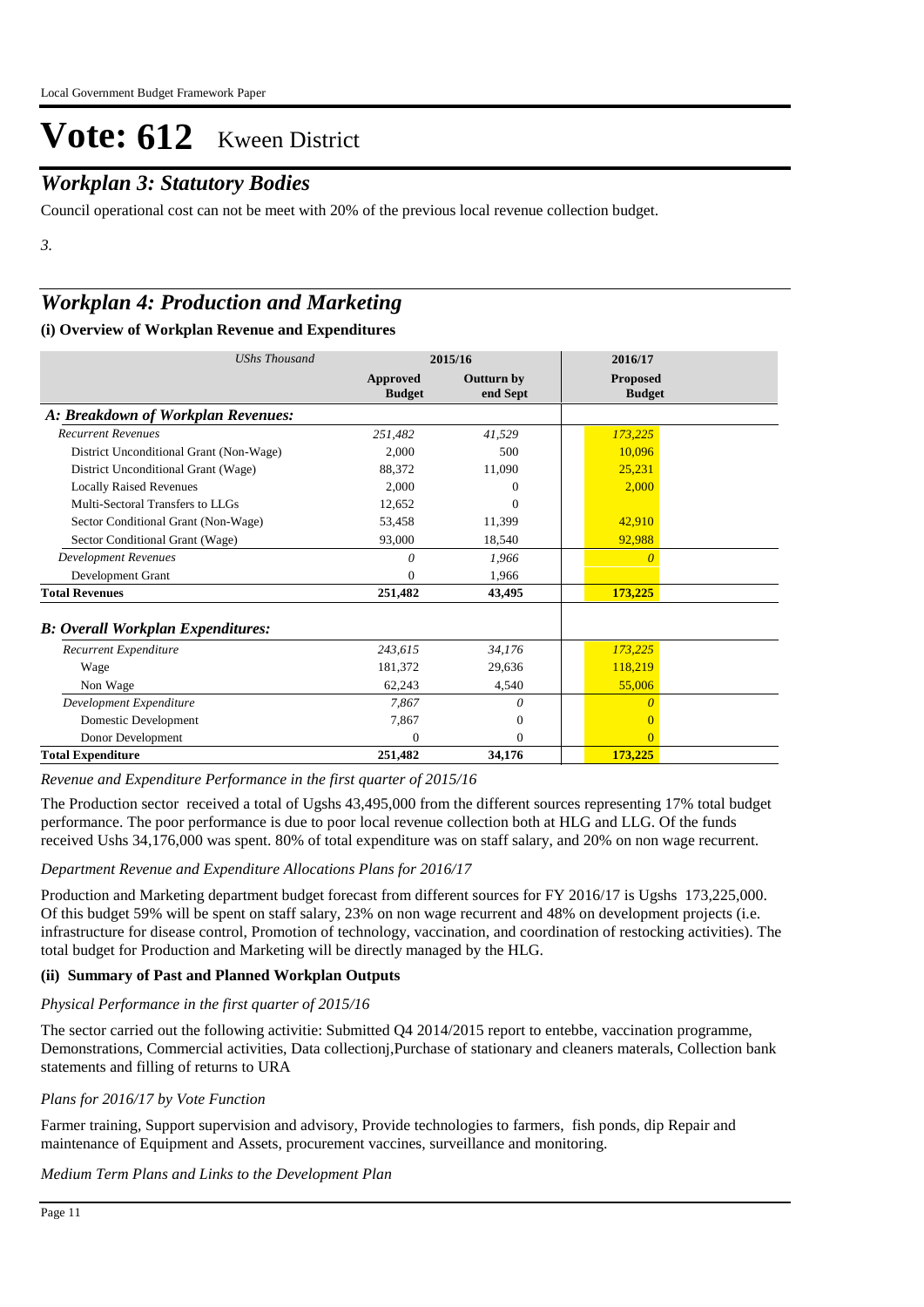# *Workplan 4: Production and Marketing*

Increasing Agricultural Productivity through Promotion of Modern Agricultural Practices and Promotion of High yielding Technologies for Adoptation through Provision of Agricultural Adviosry Services. Ensuring all households are food secure through Multiplication of Agricultural Technologies and increased access to Adviosry services.

## **(iii) Details of Off-Budget Activities carried out by NGOs, Central Government, the Private Sector and Donors**

Atar irrigation project under JICA study for the lower belt of Kween

## **(iv) The three biggest challenges faced by the department in improving local government services**

## *Unpredicted weather 1.*

The ever changing weather pattern has affected farmers activities.

#### *Overwhelming demand for technology 2.*

There is high demand for technology from farmers which cannot be adequately met with the current budget lines.

*Poor adoption of technologies 3.*

Farmers still have low adoption rate for technologies provided.

# *Workplan 5: Health*

## **(i) Overview of Workplan Revenue and Expenditures**

| <b>UShs Thousand</b>                                 |                                  | 2015/16                       | 2016/17                          |
|------------------------------------------------------|----------------------------------|-------------------------------|----------------------------------|
|                                                      | <b>Approved</b><br><b>Budget</b> | <b>Outturn by</b><br>end Sept | <b>Proposed</b><br><b>Budget</b> |
| A: Breakdown of Workplan Revenues:                   |                                  |                               |                                  |
| <b>Recurrent Revenues</b>                            | 1.678.237                        | 409,743                       | 1,607,338                        |
| District Unconditional Grant (Non-Wage)              |                                  | 0                             | 10.096                           |
| Multi-Sectoral Transfers to LLGs                     | 12,304                           | $\Omega$                      | 10,310                           |
| Other Transfers from Central Government              | 79.063                           | 51,223                        |                                  |
| Sector Conditional Grant (Non-Wage)                  | 81,435                           | 20,359                        | 81,496                           |
| Sector Conditional Grant (Wage)                      | 1,505,435                        | 338,161                       | 1,505,435                        |
| <b>Development Revenues</b>                          | 192,347                          | 32,125                        | 91,517                           |
| Development Grant                                    | 160,624                          | 32,125                        | 17,144                           |
| District Discretionary Development Equalization Gran |                                  | 0                             | 50,000                           |
| Multi-Sectoral Transfers to LLGs                     | 31,723                           | 0                             |                                  |
| <b>Transitional Development Grant</b>                | $\Omega$                         | $\Omega$                      | 24,373                           |
| <b>Total Revenues</b>                                | 1,870,584                        | 441.868                       | 1,698,855                        |
| <b>B: Overall Workplan Expenditures:</b>             |                                  |                               |                                  |
| Recurrent Expenditure                                | 1,678,237                        | 409,742                       | 1,607,338                        |
| Wage                                                 | 1,505,435                        | 338,161                       | 1,505,435                        |
| Non Wage                                             | 172,802                          | 71,581                        | 101,903                          |
| Development Expenditure                              | 192.347                          | 0                             | 91.517                           |
| Domestic Development                                 | 192,347                          | $\mathbf{0}$                  | 91,517                           |
| Donor Development                                    | $\Omega$                         | $\mathbf{0}$                  | $\overline{0}$                   |
| <b>Total Expenditure</b>                             | 1,870,584                        | 409,742                       | 1,698,855                        |

#### *Revenue and Expenditure Performance in the first quarter of 2015/16*

Health sector received a total of Ugshs 441,868,000 from the different sources representing 24% total budget performance. These was almost the targeted revenue in the quarter, the difference arises from multisectoral transfers where no revenues were allocated. Of this Shs 409,742,000 was spent. 82% of total expenditure was on staff salary, and 18% on non wage recurrent.

*Department Revenue and Expenditure Allocations Plans for 2016/17*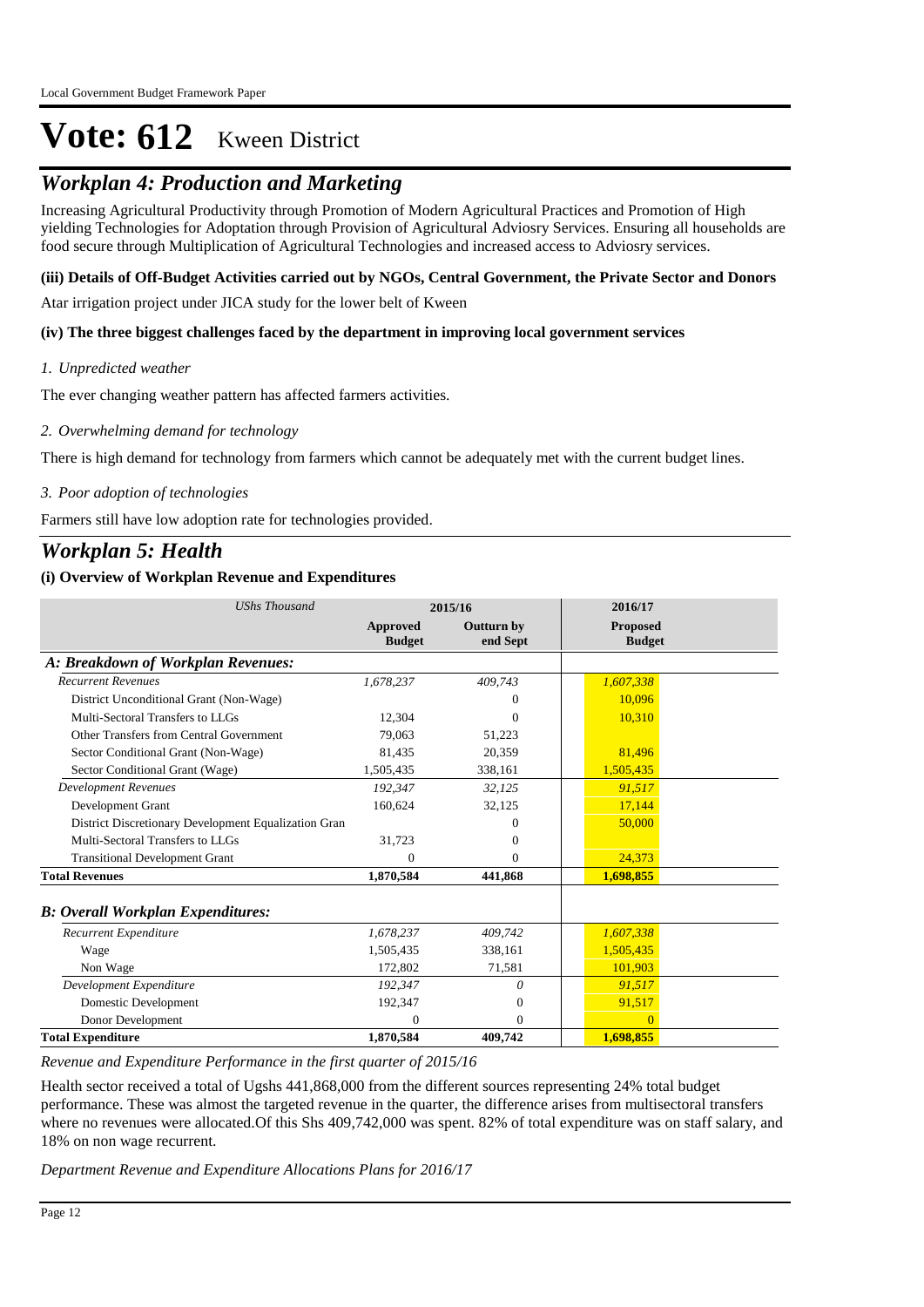# *Workplan 5: Health*

The department planned revenue is Ushs 1,638,544,525 during the financial year , 1,505,435,375 will be for wages and 91,592,455 for non wage. The development component will be 91,516,695 The department does not expect any additional funds from partners.

# **(ii) Summary of Past and Planned Workplan Outputs**

## *Physical Performance in the first quarter of 2015/16*

During the quarter , there was coordination of the activites as highlighted and reports made both support supervision and uncief money accounted and properly the challenge delay to post the recruited health workers

## *Plans for 2016/17 by Vote Function*

The sector intends to promote preventive and curative services (EPI, hygiene and sanitation, and treatments) pay health workers salaries, construction of health office phase 3.

## *Medium Term Plans and Links to the Development Plan*

Increase reproductive health services-ANC, Apost natal,FP CPR uptake,deliveries at health facilities, Strengthen epidemic controls and disease surveillance, Strengthen HIV/AidIDS,TB and malaria control and preventions, Procurement of medical equipment and medicines, Strengthening data collection analysis, Strengthen support surpervision at all levels, Strengthen EPI actvities, Provide basic care kits e.g. water guard, mosquito nets, mama kits , condoms, etc, Provide long term contrace

## **(iii) Details of Off-Budget Activities carried out by NGOs, Central Government, the Private Sector and Donors**

The department will implement in the areas of HIV/AIDS and Reproductive Health focused on reducing maternal and infant mortality. Funds for these activities will be controled by STAR-E, UAC, As part of HIV/AIDS prevention Baylor college will also assist in procurement of some medical equipment for health facilities.Unicef will support EPI services.

## **(iv) The three biggest challenges faced by the department in improving local government services**

## *Inadequate medical equipment at all health facilities. 1.*

There are no or non functional medical equipment in most health facilities the new facilities have none at all.This has also made most laboratories at Health facilities non functional.New facilities need beds and and other medical equipment.

## *Inadequate Human resource and poor staff motivation. 2.*

 Inadequate staff accomodation at health facilities, Lack of transport (motorcycles and vehicles) for service delivery, Lack of allowances for hard to reach areas and low salaries for health workers,Lack of promotional opportunities,small wage bill .

## *Inadequate infrastructure at the health facilities. 3.*

Most health facilities lack essential infrastructure like lab, OPD, maternity, Counselling rooms, offices.

# *Workplan 6: Education*

| UShs Thousand                           | 2015/16                   |                               | 2016/17                          |  |
|-----------------------------------------|---------------------------|-------------------------------|----------------------------------|--|
|                                         | Approved<br><b>Budget</b> | <b>Outturn by</b><br>end Sept | <b>Proposed</b><br><b>Budget</b> |  |
| A: Breakdown of Workplan Revenues:      |                           |                               |                                  |  |
| <b>Recurrent Revenues</b>               | 3.913.968                 | 1,078,812                     | 4,024,604                        |  |
| District Unconditional Grant (Non-Wage) | 4,000                     | 1.000                         | 10,462                           |  |
| District Unconditional Grant (Wage)     | 28,194                    | 7.816                         | 31,289                           |  |
| <b>Locally Raised Revenues</b>          | 5,100                     | 0                             | 5,000                            |  |
| Multi-Sectoral Transfers to LLGs        | 8,632                     | $\theta$                      | 3,184                            |  |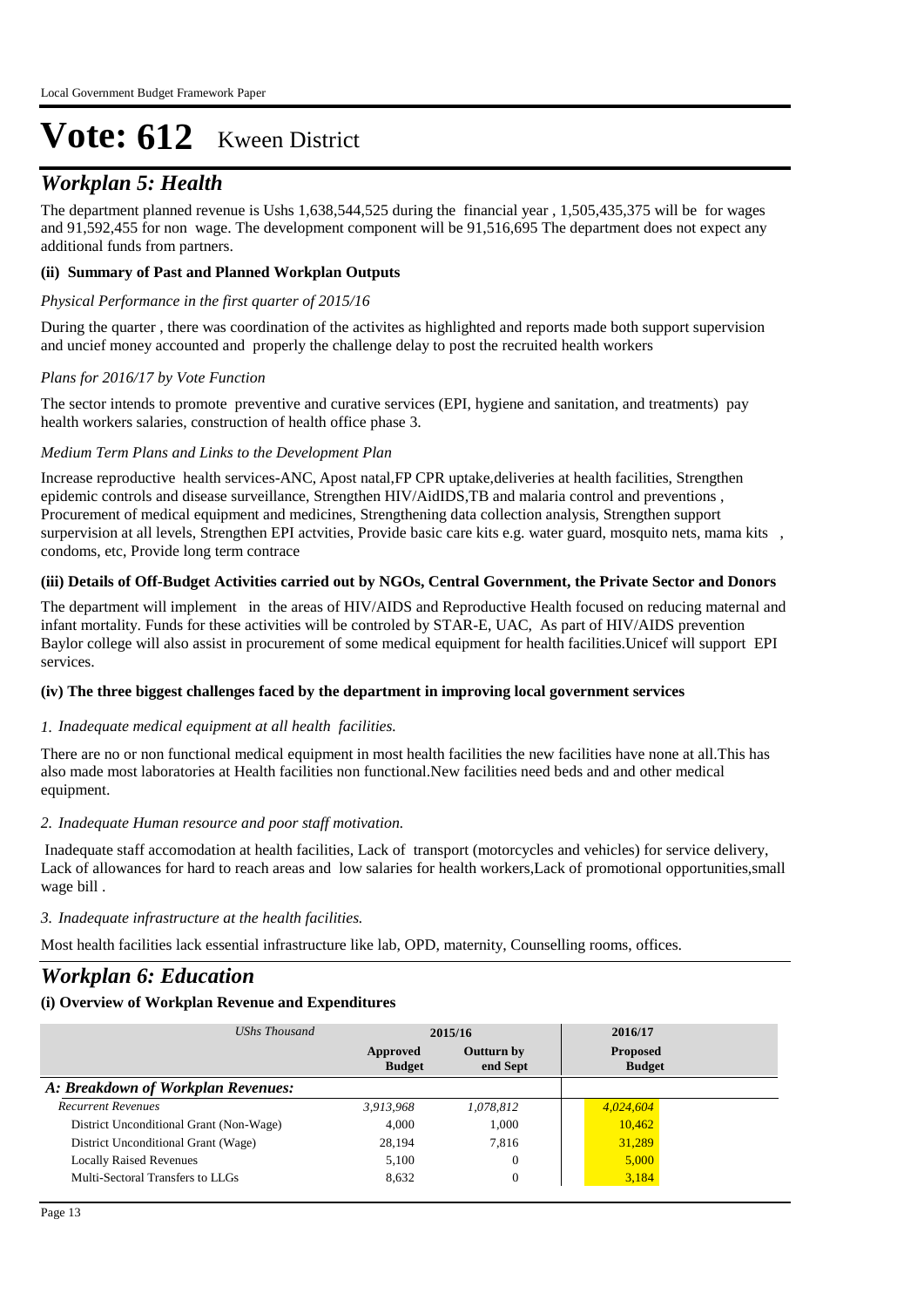# *Workplan 6: Education*

| <b>UShs Thousand</b>                                 | 2015/16                   |                        | 2016/17                          |
|------------------------------------------------------|---------------------------|------------------------|----------------------------------|
|                                                      | Approved<br><b>Budget</b> | Outturn by<br>end Sept | <b>Proposed</b><br><b>Budget</b> |
| Sector Conditional Grant (Non-Wage)                  | 911,621                   | 288,239                | 1,018,257                        |
| Sector Conditional Grant (Wage)                      | 2,956,421                 | 781,757                | 2,956,412                        |
| <b>Development Revenues</b>                          | 249,210                   | 49,129                 | 169.174                          |
| Development Grant                                    | 243,646                   | 48,729                 | 144,174                          |
| District Discretionary Development Equalization Gran | 2,000                     | 400                    | 25,000                           |
| Multi-Sectoral Transfers to LLGs                     | 3,564                     | $\Omega$               |                                  |
| <b>Total Revenues</b>                                | 4,163,178                 | 1,127,941              | 4,193,778                        |
| <b>B</b> : Overall Workplan Expenditures:            |                           |                        |                                  |
| Recurrent Expenditure                                | 3,913,968                 | 1,073,939              | 4,024,604                        |
| Wage                                                 | 2,984,613                 | 789,573                | 2,987,701                        |
| Non Wage                                             | 929,355                   | 284,366                | 1,036,903                        |
| Development Expenditure                              | 249,210                   | $\theta$               | 169,174                          |
| Domestic Development                                 | 249,210                   | $\mathbf{0}$           | 169,174                          |
| Donor Development                                    | $\Omega$                  | $\Omega$               | $\Omega$                         |
| <b>Total Expenditure</b>                             | 4,163,178                 | 1,073,939              | 4,193,778                        |

*Revenue and Expenditure Performance in the first quarter of 2015/16*

Education department received a total of ugshs 1,127,941,000 from different sources by end of Q1. This represented 27% of annual budget performance. The fairly good performance is because of conditional transfer from Central government. Out of the amount received 95% was spent (1,073,939,000). 74% of total expenditure was on staff salary, 36% on non wage recurrent

## *Department Revenue and Expenditure Allocations Plans for 2016/17*

Education Department has been allocated a total budget of Ugshs 4,193,778,000 from different sources for FY2016/17. Of this budget 76% will be spent on staff salary, 16% on non wage recurrent (mainly capitation grant for schools and institutions) and 8% on development projects including monitoring, retooling, capacity building and construction of infrastructures in schools. 1.4% of the budget for Education will be directly managed and spent by the LLG and 98.4% by the HLG

## **(ii) Summary of Past and Planned Workplan Outputs**

## *Physical Performance in the first quarter of 2015/16*

The sector in the first quarter achieved the following: facilitated formation of SMC in all primary schools, 6 secondary and 20 primary were monitored and inspected for learning achievement. 443 primary teachers and 104 secondary teachers were paid salaries except few less than 10 staff mainly new transfers to Kwosir girls and st micheal, Ball games were held in Mubende, EVAC (eradication of voilence against children sensitisation done with support from actionaid Uganda

# *Plans for 2016/17 by Vote Function*

In FY 2016/17 the sector will Construct 4 Classrooms, Construction of 10 stance VIP latrines, Procurement of 160 Desks, Support supervision and monitoring for learning achievement, routine school inspection, develop workplans for funding under UNICEF to keep children learning

## *Medium Term Plans and Links to the Development Plan*

In the medium term the sector will continue with Construction and Renovation of Classroom, Construction of VIP latrines, Procurement of Desks, furniture, motor cycles, Solar and Equipment, Support supervision and monitoring, routine school inspection, surveying land of institutions, Construction of staff house.

## **(iii) Details of Off-Budget Activities carried out by NGOs, Central Government, the Private Sector and Donors**

UNICEF is going to support keep children learning, GEM will be engaged in girl child Education.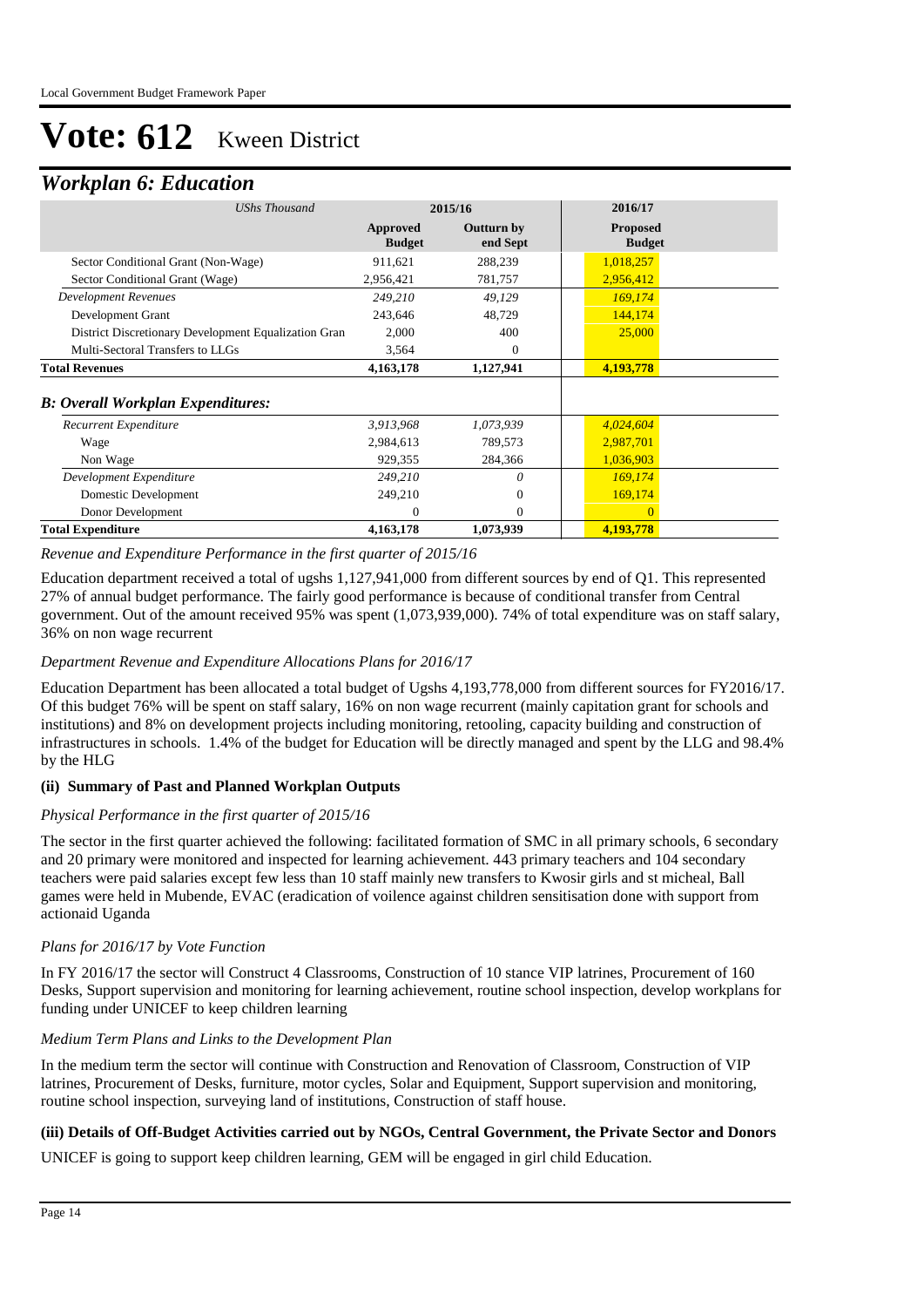# *Workplan 6: Education*

## **(iv) The three biggest challenges faced by the department in improving local government services**

*Poor community attitude towards education 1.*

Parents do not adequately support the education of their children.

*Inadequate staff accommodation. 2.*

Most school lack accommodation for teachers.

*Limited operational funds. 3.*

The Education Management services does not have adequate fund to perform its function since most of the fund handled are conditional.

# *Workplan 7a: Roads and Engineering*

# **(i) Overview of Workplan Revenue and Expenditures**

| <b>UShs Thousand</b>                                 |                           | 2015/16                       | 2016/17                          |  |
|------------------------------------------------------|---------------------------|-------------------------------|----------------------------------|--|
|                                                      | Approved<br><b>Budget</b> | <b>Outturn by</b><br>end Sept | <b>Proposed</b><br><b>Budget</b> |  |
| A: Breakdown of Workplan Revenues:                   |                           |                               |                                  |  |
| <b>Recurrent Revenues</b>                            | 465,508                   | 96,217                        | 448,916                          |  |
| District Unconditional Grant (Wage)                  | 27,787                    | 6,678                         | 47,601                           |  |
| Multi-Sectoral Transfers to LLGs                     | 8.103                     | $\Omega$                      | 14,820                           |  |
| Other Transfers from Central Government              | 417.179                   | 87,664                        | 386,495                          |  |
| Urban Unconditional Grant (Wage)                     | 12,439                    | 1,875                         |                                  |  |
| <b>Development Revenues</b>                          | 248,263                   | 46,800                        | $\Omega$                         |  |
| Development Grant                                    | 196,735                   | 39,347                        |                                  |  |
| District Discretionary Development Equalization Gran | 35,265                    | 7,453                         |                                  |  |
| Multi-Sectoral Transfers to LLGs                     | 16,263                    | $\Omega$                      |                                  |  |
| <b>Total Revenues</b>                                | 713,771                   | 143,017                       | 448,916                          |  |
| <b>B: Overall Workplan Expenditures:</b>             |                           |                               |                                  |  |
| Recurrent Expenditure                                | 465,508                   | 44.835                        | 448,916                          |  |
| Wage                                                 | 40,226                    | 8,553                         | 55,340                           |  |
| Non Wage                                             | 425,282                   | 36,282                        | 393,576                          |  |
| Development Expenditure                              | 248,263                   | 0                             | n                                |  |
| Domestic Development                                 | 248,263                   | $\mathbf{0}$                  | $\Omega$                         |  |
| Donor Development                                    | 0                         | $\mathbf{0}$                  | $\Omega$                         |  |
| <b>Total Expenditure</b>                             | 713,771                   | 44,835                        | 448,916                          |  |

*Revenue and Expenditure Performance in the first quarter of 2015/16*

Roads and Engineering Department received a total of Ugshs 143,017,000 in Q1. This represents 20% of the annual budget of the department. The good performance was because good release from Central Government and Uganda road fund. Out of the receip 6% was spent in Q1 (i.e Ugshs 44,835,000). 21% of total expenditure was on staff salary, 79% on non wage recurrent i.e Routine road maintenance. Overall 21% of total department expenditure was at LLG and 79% at HLG.

## *Department Revenue and Expenditure Allocations Plans for 2016/17*

The department will receive funds from government totaling ugx 434,096,120 which will be used to fund the following activities; routine mtce 108kms of roads using gangs & machines,install 10 lines of culverts,repair 3 bridges, maintain road equipment and vehecles,conduct 4 DRC meetings., prepare & submit 4 quarterly rports to the ministries and tranfer funds to all sub countities and the town council.

# **(ii) Summary of Past and Planned Workplan Outputs**

*Physical Performance in the first quarter of 2015/16*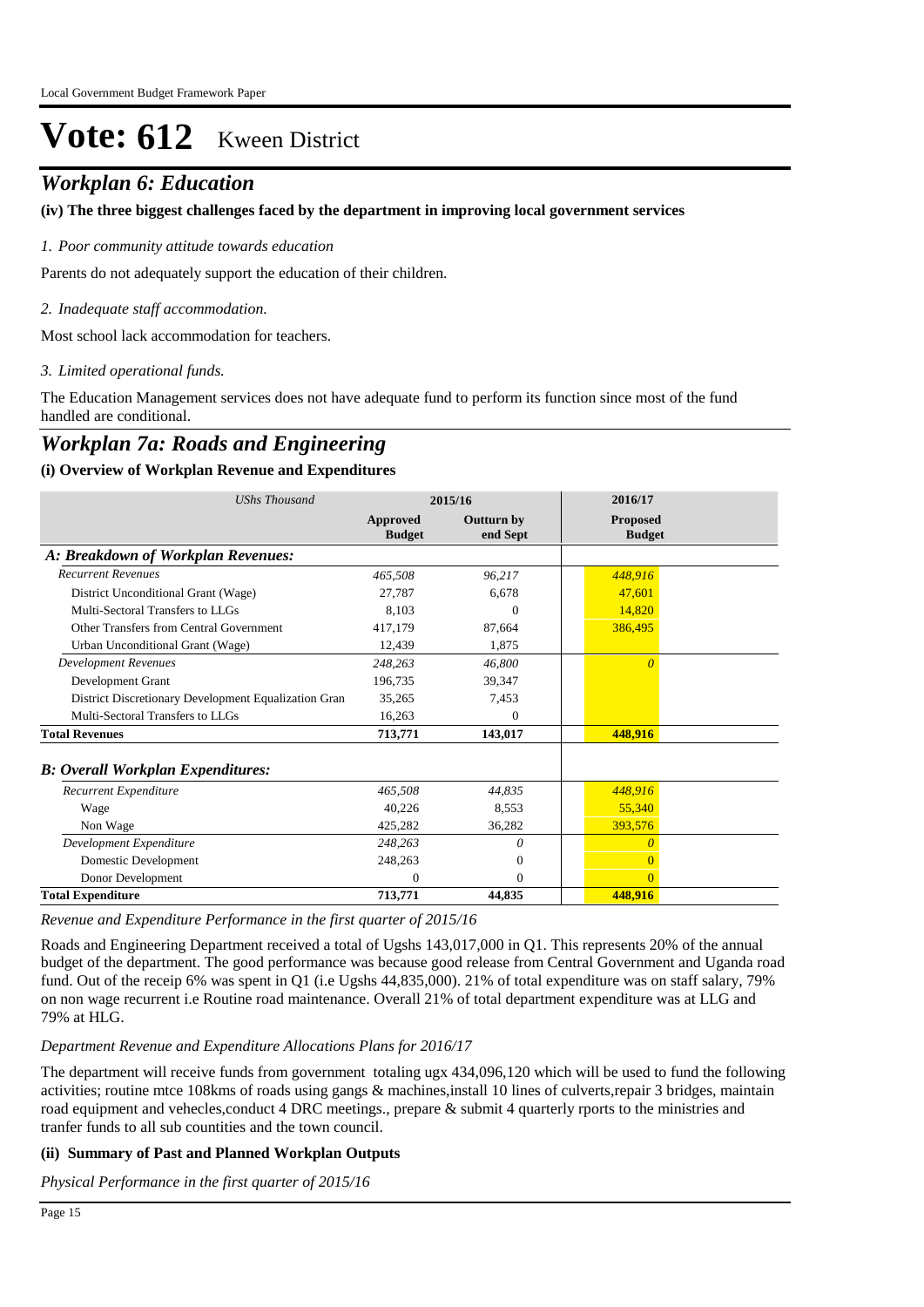# **Workplan 7a: Roads and Engineering**

16.0kms were maintained, one district road committee held,repaired road equipment submitted one quaretely progress report to Uganda Road fund and tranfered troad funds ment for the Town Council.

# *Plans for 2016/17 by Vote Function*

The following out puts will be achived: routine mtce of 108kms of roads using gangs & machines,installation of 10 lines of culverts,repair of 3 bridges, maintainance of road equipment and vehecles,conducting 4 DRC meetings., preparation & submission of 4 quarterly reports to the ministries and tranfer funds to all sub countities and the town council.

## *Medium Term Plans and Links to the Development Plan*

During the medium term pan the main objective of the unit will be, To advise the district council and give technical guidance on all matters of planning in the district

through; Ensuring harmonised and integrated planning in the district, ensuring that the five year development plan is operational. Providing an overall insight and reporting on the 5 year development plan, build ing the capacity of Lower Local Governments, NGOs and other stakeholders in planning, strengthening the planning f

## **(iii) Details of Off-Budget Activities carried out by NGOs, Central Government, the Private Sector and Donors**

#### **(iv) The three biggest challenges faced by the department in improving local government services**

#### *In adequate funds 1.*

G IVEN OUR STEEP TERAIAN AND THE GEOGRAPHICAL LACATION , THE DISTRICT REQIURE A LOT OF FUNDS TO CARRY OUT FREQUENT ROAD MAINTAINANCE ON OUR ROADS.

*steep terrain 2.*

THE NATURE OF OUR TERRAIN IS SO STEEP THAT ANY SURFACING MTL IS EASLY WASHED AWAY HENCE NEED FRFREQUENT REPLACEMENT.

## *lack of construction mtls such gravel,sand, bricks etc 3.*

LACK OF THE UNDER MENTIONED MTLS HAS AFFECTED THE COST OF CONSTRUCTION OF ROADS AND OTHER STRUCTURES BECAUSE THE UNIT COST IS SO HIGH COMPARED TO OTHE DISTRICTS.

# *Workplan 7b: Water*

| <b>UShs Thousand</b>                  | 2015/16                   |                               | 2016/17                          |  |
|---------------------------------------|---------------------------|-------------------------------|----------------------------------|--|
|                                       | Approved<br><b>Budget</b> | <b>Outturn by</b><br>end Sept | <b>Proposed</b><br><b>Budget</b> |  |
| A: Breakdown of Workplan Revenues:    |                           |                               |                                  |  |
| <b>Recurrent Revenues</b>             | 37.214                    | 3,503                         | 51,448                           |  |
| District Unconditional Grant (Wage)   | 19.314                    | 1,000                         | 4,001                            |  |
| Multi-Sectoral Transfers to LLGs      | 3.900                     | $\Omega$                      | 12,878                           |  |
| Sector Conditional Grant (Non-Wage)   | $\left($                  | $^{0}$                        | 34,569                           |  |
| Urban Unconditional Grant (Wage)      | 14,000                    | 2,503                         |                                  |  |
| Development Revenues                  | 584.496                   | 116.049                       | 441,739                          |  |
| Development Grant                     | 551.496                   | 110.299                       | 418,739                          |  |
| Multi-Sectoral Transfers to LLGs      | 10,000                    | $^{(1)}$                      |                                  |  |
| <b>Transitional Development Grant</b> | 23,000                    | 5,750                         | 23,000                           |  |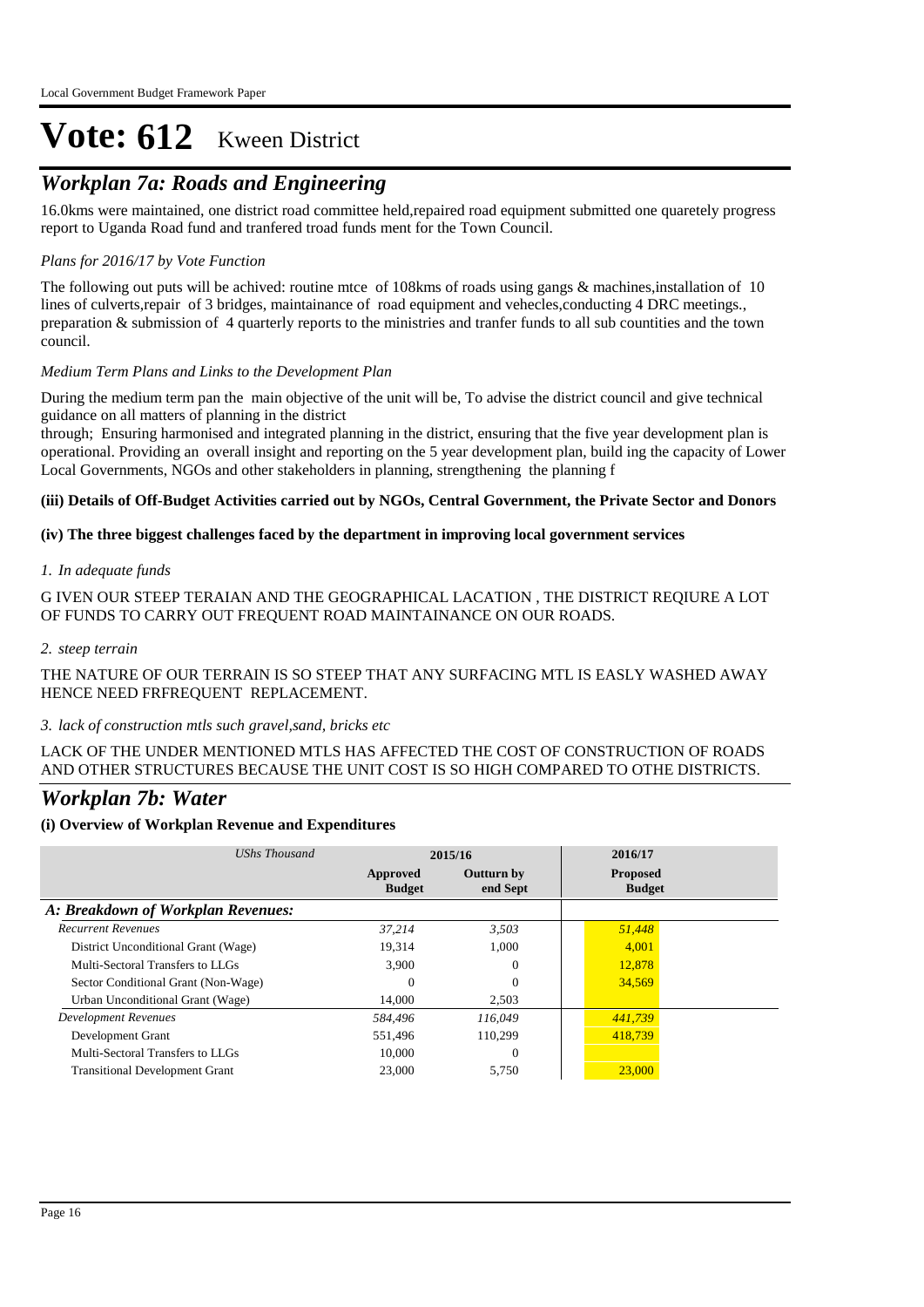# *Workplan 7b: Water*

| UShs Thousand                            | 2015/16                   |                               | 2016/17                          |  |
|------------------------------------------|---------------------------|-------------------------------|----------------------------------|--|
|                                          | Approved<br><b>Budget</b> | <b>Outturn by</b><br>end Sept | <b>Proposed</b><br><b>Budget</b> |  |
| <b>Total Revenues</b>                    | 621,710                   | 119,552                       | 493,187                          |  |
| <b>B: Overall Workplan Expenditures:</b> |                           |                               |                                  |  |
| Recurrent Expenditure                    | 60,214                    | 9,241                         | 51,448                           |  |
| Wage                                     | 33.314                    | 3,503                         | 14,091                           |  |
| Non Wage                                 | 26,900                    | 5,738                         | 37,357                           |  |
| Development Expenditure                  | 561,496                   | 6,945                         | 441,739                          |  |
| Domestic Development                     | 561,496                   | 6,945                         | 441,739                          |  |
| Donor Development                        | $\Omega$                  | $\Omega$                      | $\Omega$                         |  |
| <b>Total Expenditure</b>                 | 621,710                   | 16,186                        | 493,187                          |  |

## *Revenue and Expenditure Performance in the first quarter of 2015/16*

The water department received a total of Ugshs 119,552,000 from different sources representing 19% of annual budget performance by end of Q1. The very good performance was because of Central Government transfers that were as planned. Out of the total receipt 3% was spent (Ugshs 16,186,000). The low absorption was because of delay in procurement that started late due to lack of funds to run the the adverts. The expenditure break down in Q1 was as follows: 65% was on staff salary, 35% on developme

## *Department Revenue and Expenditure Allocations Plans for 2016/17*

The department will receive funds from government of ugx 480,309,000 and will be spend on construction 0f 2gfs, protection of 8 springs, driilling and installation of 4 boreholes, rehabilitation of 6 boreholes, rehabilitation of 1 gfs and soft ware activities.

# **(ii) Summary of Past and Planned Workplan Outputs**

## *Physical Performance in the first quarter of 2015/16*

Held one social mobilisers meeting,held one district planning &advocacy meeting and two sub county planning & advocacy meeting ,Established and trained 15 wucS,Collected data from 22 water source, Paid for stationary & office equipment and prepared and submitted one quarterly repoirt to MOWE.

## *Plans for 2016/17 by Vote Function*

The department has planned the out puts and pyhsi performance:construction 0f 2gfs, protection of 8 springs, driilling and installation of 4 boreholes, rehabilitation of 6 boreholes, rehabilitation of 1 gfs and soft ware activities.

## *Medium Term Plans and Links to the Development Plan*

During the medium term pan the main objective of the unit will be, To advise the district council and give technical guidance on all matters of planning in the district

through; Ensuring harmonised and integrated planning in the district, ensuring that the five year development plan is operational. Providing an overall insight and reporting on the 5 year development plan, build ing the capacity of Lower Local Governments, NGOs and other stakeholders in planning, strengthening the planning f

# **(iii) Details of Off-Budget Activities carried out by NGOs, Central Government, the Private Sector and Donors**

1 GFS will done by uganda red cross at a cost 500m ,2 spings will protected by food for the hungry (u) LTD @ 4M and 2 bore holes @ 7.8m

## **(iv) The three biggest challenges faced by the department in improving local government services**

## *In adequate funds 1.*

The GFS being theappropriate kind of technology is expensive and require a lot of funds compared to the release.

*Climate change 2.*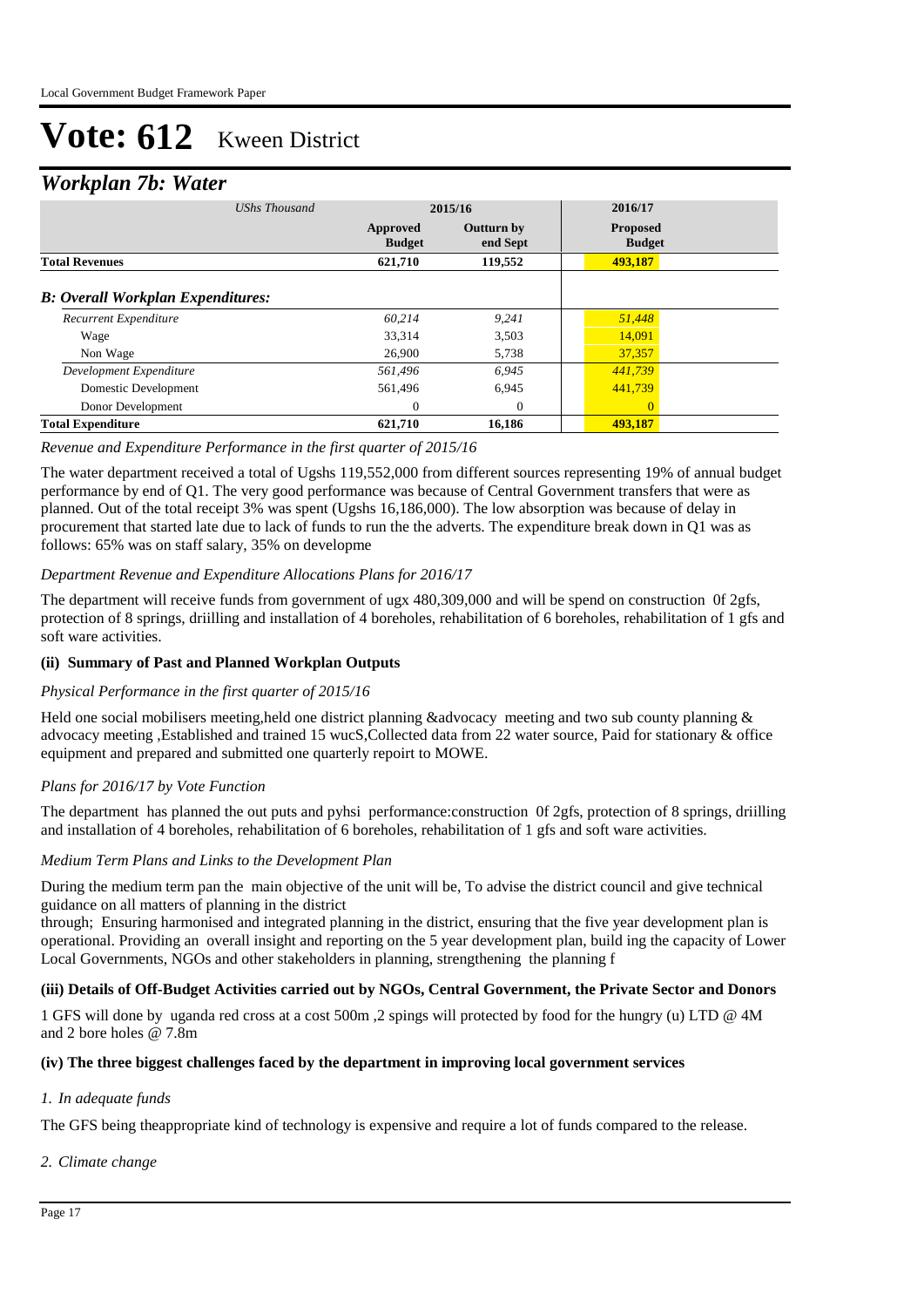# *Workplan 7b: Water*

This phenomenon is charactirised by a lot of flooding which destroy water pipes in addtion to causing flatuation in watwr levels durin draught.

## *Poor O &M practices 3.*

Relactant and un willing communities to contribute O & M funds has affected functionality of water sources due to over politicisation programmes.

# *Workplan 8: Natural Resources*

## **(i) Overview of Workplan Revenue and Expenditures**

| <b>UShs Thousand</b>                     | 2015/16                   |                        | 2016/17                          |  |
|------------------------------------------|---------------------------|------------------------|----------------------------------|--|
|                                          | Approved<br><b>Budget</b> | Outturn by<br>end Sept | <b>Proposed</b><br><b>Budget</b> |  |
| A: Breakdown of Workplan Revenues:       |                           |                        |                                  |  |
| <b>Recurrent Revenues</b>                | 96,255                    | 21,529                 | 68,536                           |  |
| District Unconditional Grant (Non-Wage)  | 2,000                     | 500                    | 8,413                            |  |
| District Unconditional Grant (Wage)      | 45,527                    | 11,677                 | 46,708                           |  |
| <b>Locally Raised Revenues</b>           | 5,351                     | $^{(1)}$               | 7,000                            |  |
| Multi-Sectoral Transfers to LLGs         | 5,971                     | $\Omega$               | 2,000                            |  |
| Sector Conditional Grant (Non-Wage)      | 37,406                    | 9,352                  | 4,415                            |  |
| <b>Total Revenues</b>                    | 96,255                    | 21,529                 | 68,536                           |  |
| <b>B: Overall Workplan Expenditures:</b> |                           |                        |                                  |  |
| Recurrent Expenditure                    | 96,255                    | 21,451                 | 68,536                           |  |
| Wage                                     | 45,527                    | 11,677                 | 46,708                           |  |
| Non Wage                                 | 50,728                    | 9,774                  | 21,828                           |  |
| Development Expenditure                  | $\Omega$                  | 0                      | $\theta$                         |  |
| Domestic Development                     | 0                         | $\mathbf{0}$           |                                  |  |
| Donor Development                        | 0                         | 0                      | $\Omega$                         |  |
| <b>Total Expenditure</b>                 | 96,255                    | 21,451                 | 68,536                           |  |

*Revenue and Expenditure Performance in the first quarter of 2015/16*

The Natural Resource received a total of Ugshs 21,529,000 from the different sources representing 22% total budget performance. The poor performance is due to poor local revenue collection both at HLG and LLG. All funds were spent. 55% of total expenditure was on staff salary, and 45% on non wage recurrent.

## *Department Revenue and Expenditure Allocations Plans for 2016/17*

The department will spend 47% on wages, 53% on non wage and no development. 6.2% of the budget will be directly managed and spent by the LLG and 93.8% by the HLG. Compared to FY2014/15, the sector revenues has decreased by 36.9% due to NUSAF2 which ended.

## **(ii) Summary of Past and Planned Workplan Outputs**

## *Physical Performance in the first quarter of 2015/16*

52 people hailing from Kaptum, Kaproron, Moyok, Kwanyiy Sub-counties were sensitized on Forestry Management.

## *Plans for 2016/17 by Vote Function*

The department will prepare 1 each physical plans for chepsukunya, Kaproron and Kapnarkut, Ensuring that 5 Staff are paid monthly salaries, purchase and supply 5000 Tree seedlings for all sub counties, organise 1 meetings per sub county to create awareness and training community on effective management of ENR, training of 120 selected Subcounty technical, political and Tree Nursery Managers on tree nursery establishment and management in each of the 12 Lower Local Governments

## *Medium Term Plans and Links to the Development Plan*

The department intends to put emphasis on increment of tree cover as the major drivers for environment protection and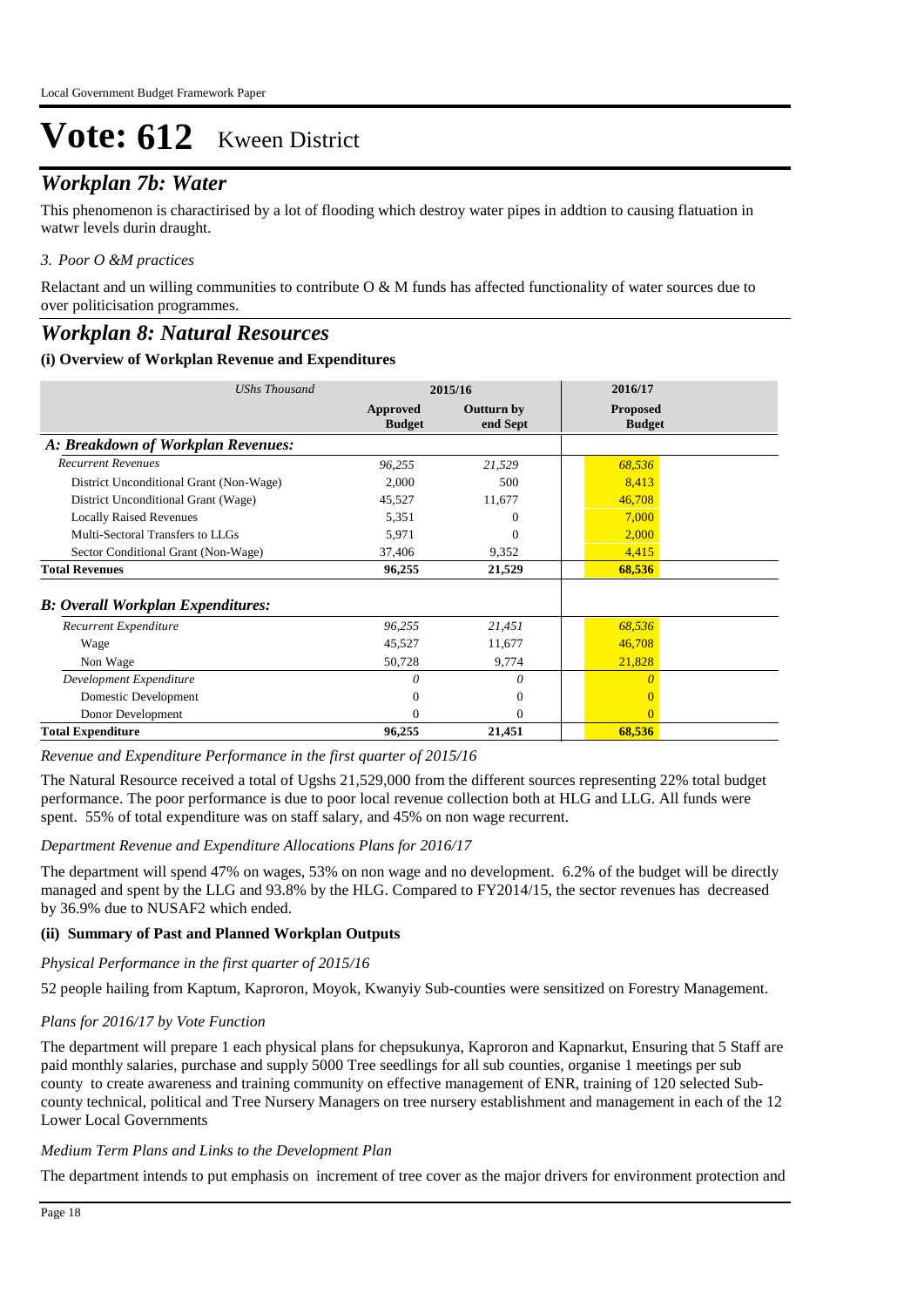# *Workplan 8: Natural Resources*

increased house hold income. The medium term plan puts replanting of forest resserves as one of the strategies to increase tree cover. We will put focus on electricity as a means of reducing dependence on wood.

## **(iii) Details of Off-Budget Activities carried out by NGOs, Central Government, the Private Sector and Donors**

The International Union for Conservation of Nature is implementing an Ecosystem Based Adapation Project in Benet Sub-county where studies conducted on ground and community leaders contacted identified it to be more vulnerable to climate Change due to its fragility, high human population pressure, poor farming practices and inadequate focus by the District due to low District budgets to support environmental initiatives. Farm Radio International handling issues of mass communication through loc

#### **(iv) The three biggest challenges faced by the department in improving local government services**

#### *Absolute Lack of transport for execution of planned activities 1.*

The Department has no access to any single mode of transport to facilitate movement for timely execution of its field based actvities, hence lowering staff performance.

#### *Inadequate funds to run all planned activities 2.*

Environment and Natural Resources sector is considered cross cutting in nature and service delivery and therefore not considered for allocation of funds to adequately address planned acivities amidst increasing enviromental degradation.

#### *Low staffing levels 3.*

The natural resource office has only 4 technical staff yet the challenges are enormous

# *Workplan 9: Community Based Services*

| <b>UShs Thousand</b>                                 | 2015/16                          |                               | 2016/17                          |
|------------------------------------------------------|----------------------------------|-------------------------------|----------------------------------|
|                                                      | <b>Approved</b><br><b>Budget</b> | <b>Outturn by</b><br>end Sept | <b>Proposed</b><br><b>Budget</b> |
| A: Breakdown of Workplan Revenues:                   |                                  |                               |                                  |
| <b>Recurrent Revenues</b>                            | 227,267                          | 60.872                        | 344,614                          |
| District Unconditional Grant (Non-Wage)              | 5.000                            | 1,250                         | 10.462                           |
| District Unconditional Grant (Wage)                  | 95,131                           | 28,791                        | 110,165                          |
| <b>Locally Raised Revenues</b>                       | 4.000                            | 0                             | 4,000                            |
| Multi-Sectoral Transfers to LLGs                     | 12,774                           | 3,150                         | 59,901                           |
| Other Transfers from Central Government              | 52,163                           | 12,553                        | 130,000                          |
| Sector Conditional Grant (Non-Wage)                  | 32,224                           | 9,360                         | 30,086                           |
| Support Services Conditional Grant (Non-Wage)        | 2.000                            | 500                           |                                  |
| Urban Unconditional Grant (Wage)                     | 23,975                           | 5,268                         |                                  |
| <b>Development Revenues</b>                          | 242.692                          | 23,851                        | 100,000                          |
| District Discretionary Development Equalization Gran | 32,692                           | 6,538                         |                                  |
| Donor Funding                                        |                                  | 17,313                        | 100,000                          |
| Other Transfers from Central Government              | 210,000                          | $\Omega$                      |                                  |
| <b>Total Revenues</b>                                | 469,959                          | 84,723                        | 444,614                          |
| <b>B: Overall Workplan Expenditures:</b>             |                                  |                               |                                  |
| Recurrent Expenditure                                | 227,267                          | 41,163                        | 344,614                          |
| Wage                                                 | 119,106                          | 34,059                        | 110,165                          |
| Non Wage                                             | 108,161                          | 7,104                         | 234,449                          |
| Development Expenditure                              | 242,692                          | 0                             | 100,000                          |
| Domestic Development                                 | 242,692                          | $\boldsymbol{0}$              | $\Omega$                         |
| Donor Development                                    | $\Omega$                         | $\Omega$                      | 100,000                          |
| <b>Total Expenditure</b>                             | 469,959                          | 41,163                        | 444,614                          |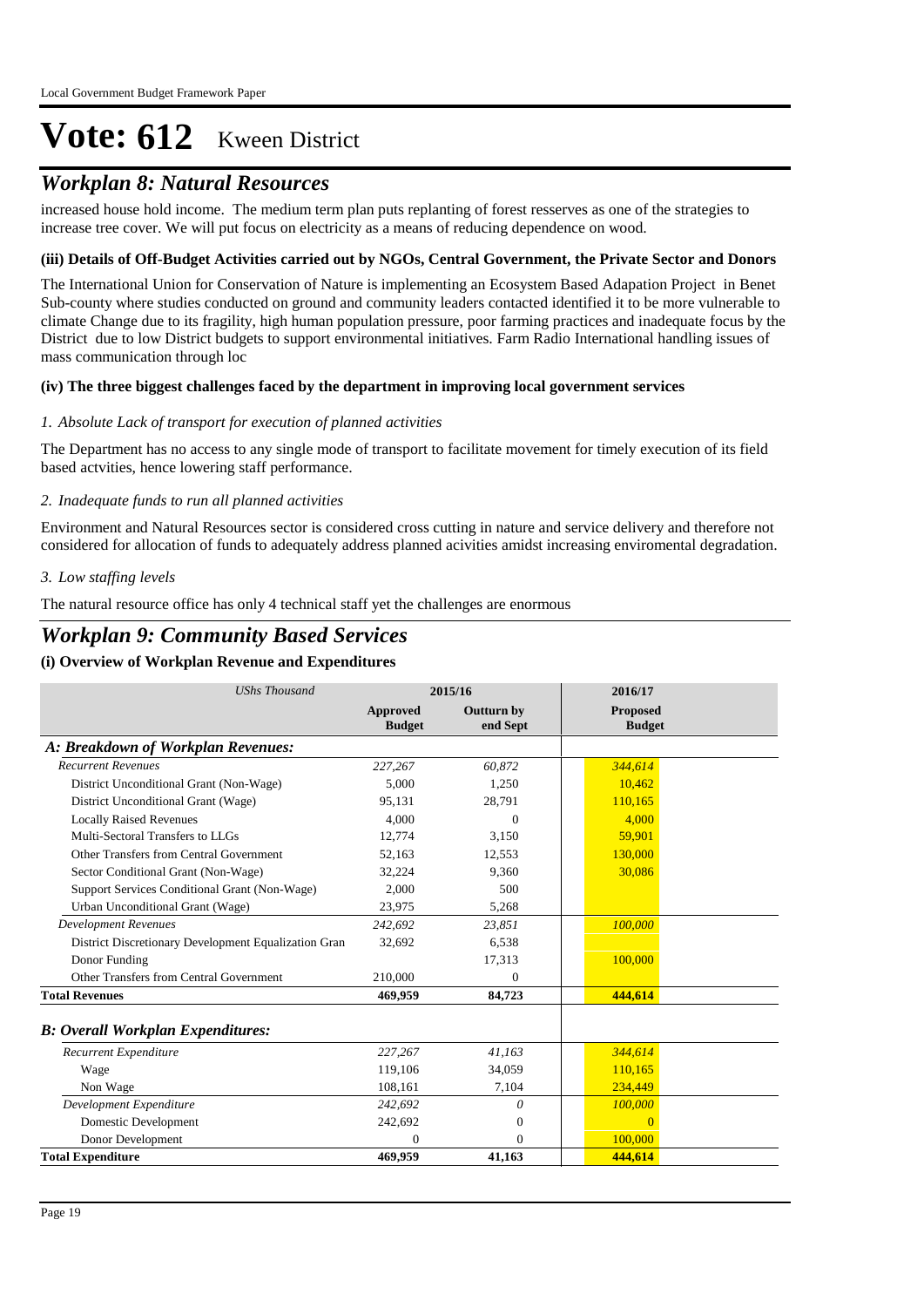# *Workplan 9: Community Based Services*

## *Revenue and Expenditure Performance in the first quarter of 2015/16*

TheThe community Based Services Department received a total of Ugshs 84,723,000 from different sources in Q1 representing 18% quarter budget performance. The poor performance is due to poor local revenue collection both at HLG, Youth livelihood funds were not released since projects were still at formulation stage. Of the funds received 48% (Ugshs 41,163,000) was spent. 82% was spent on salaries and 18% as non wage recurrent.

#### *Department Revenue and Expenditure Allocations Plans for 2016/17*

Community Services Department has been allocated a total budget of Ugshs 444,614,000 from different sources for FY2016/17. Of this budget 110,165,000 will be spent on staff salary, 234,000,000 on non wage recurrent) and 100,000,000 as donor support. This is mainly budget support from Donors and Other Central government transfers for community mobilization, sensitization and trainings and Youth livelihood support. 59,901,000 of the budget for Community services will be directly managed and spent

## **(ii) Summary of Past and Planned Workplan Outputs**

## *Physical Performance in the first quarter of 2015/16*

The department paid 18 staff salaries for quarter 1,implemented anti FGM activities and submited reports to ministry of gender

## *Plans for 2016/17 by Vote Function*

The department will support youth groups under YLP, Facilitate FAL instructors, implement anti FGM activities in the community, Facilitate activities geared towards elimination of child marriage and teenage pregnancy and support to women, youth and PWD councilsand PWD groups under PWD special grant. And general community mobilisation.

## *Medium Term Plans and Links to the Development Plan*

In its medium term plan, community developmnet department will work towards mobilizing and empowering the people of Kween District for rapid social and economic development, this wil be achieved through raising awareness on all development issues among the population, encouraging the formation and functioning of social and economic groups, ensuring the protection and development of disadvantaged groups (children, orphans, the aged/elderly, disabled, women, youth, and workers,Promotion of gen

## **(iii) Details of Off-Budget Activities carried out by NGOs, Central Government, the Private Sector and Donors**

Gender Based Violence activities by ActionAid through running of the women protection centre, anti- FGM activities by REACH and Reproductive Health Uganda.promotion of accountability by Sebei diocese. UNICEF is supporting……..

## **(iv) The three biggest challenges faced by the department in improving local government services**

## *Inadequate Logistical support 1.*

The CDOs at sub county do not have motorcycles for field work and outreaches.

## *No funds to some sectors 2.*

some key sectors like probation does not have any funding at all and sometimes funds are released late thus affecting implemetation.

## *Negative attitude 3.*

The attitudes of the communities are sometimes negative especially youth towards work which affects some of the project meant for them.

# *Workplan 10: Planning*

| UShs Thousand | 2015/16      | 2016/17                                                         |
|---------------|--------------|-----------------------------------------------------------------|
| Approved      | Outturn by . | <b>Proposed</b>                                                 |
| <b>Rudget</b> | and Cant     | $\mathbf{p}_{\mathbf{u}} \mathbf{d}_{\alpha \alpha} \mathbf{f}$ |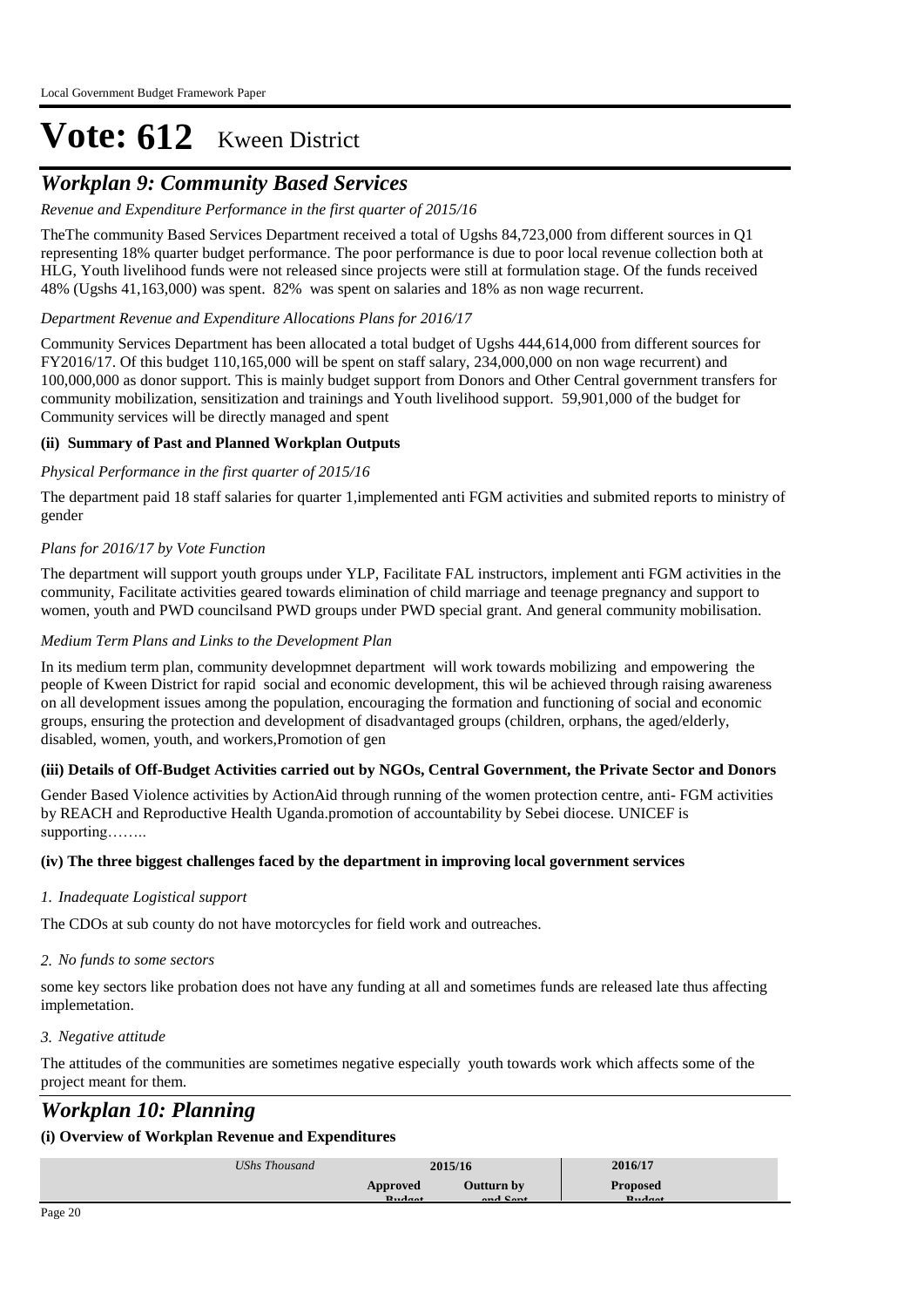# *Workplan 10: Planning*

|                                                      | Duuget  | Uliu JUpi    | Duuget  |  |
|------------------------------------------------------|---------|--------------|---------|--|
| A: Breakdown of Workplan Revenues:                   |         |              |         |  |
| <b>Recurrent Revenues</b>                            | 63,997  | 14,297       | 70,239  |  |
| District Unconditional Grant (Non-Wage)              | 17,748  | 4,687        | 37,021  |  |
| District Unconditional Grant (Wage)                  | 30,033  | 7,305        | 29,218  |  |
| <b>Locally Raised Revenues</b>                       | 5,000   | $^{(1)}$     | 4,000   |  |
| Multi-Sectoral Transfers to LLGs                     | 1,996   | $^{(1)}$     |         |  |
| Support Services Conditional Grant (Non-Wage)        | 9,220   | 2,305        |         |  |
| <b>Development Revenues</b>                          | 40,250  | 33,809       | 30,000  |  |
| District Discretionary Development Equalization Gran | 10,250  | 1,650        |         |  |
| Donor Funding                                        | 30,000  | 32,159       | 30,000  |  |
| <b>Total Revenues</b>                                | 104,247 | 48,106       | 100,239 |  |
|                                                      |         |              |         |  |
| <b>B: Overall Workplan Expenditures:</b>             |         |              |         |  |
| Recurrent Expenditure                                | 63,997  | 13,312       | 70,239  |  |
| Wage                                                 | 30,033  | 7,305        | 29,218  |  |
| Non Wage                                             | 33,964  | 6,007        | 41,021  |  |
| Development Expenditure                              | 40,250  | 32,159       | 30,000  |  |
| Domestic Development                                 | 10,250  | $\mathbf{0}$ |         |  |
| Donor Development                                    | 30,000  | 32,159       | 30,000  |  |
| <b>Total Expenditure</b>                             | 104,247 | 45,471       | 100,239 |  |

*Revenue and Expenditure Performance in the first quarter of 2015/16*

Planning Unit received a total of Ugshs48,106,000 from the different sources representing 46% total budget performance.This was due funds from UNICEF for birth registration which were released over the budgeted all in the first quarter. Of the funds received Ushs 45,471,000 was spent. 16% of total expenditure was on staff salary, and 84% on non wage recurrent.

## *Department Revenue and Expenditure Allocations Plans for 2016/17*

Planning Department has been allocated a total budget of Ugshs 100,239,000 from different sources for FY2016/17. Of this budget 6% will be spent on staff salary, 11% on non wage recurrent and 83% on development projects. The development budget is mainly budget support from donors for population and Development activities including Mass birth registration.

## **(ii) Summary of Past and Planned Workplan Outputs**

## *Physical Performance in the first quarter of 2015/16*

The sector achieved the following in the first quarter; conducted internal and national assessment, 3 TPC held, cordinated preparation and submission of performance contract and quarter four performance report, held district and sub county inception meeting for birth registration, trained 123 notifiers and concluded registration of 14275 children below the age of 18 years

## *Plans for 2016/17 by Vote Function*

Prepare DDP, BFP, Abstract and LG PFB, Support supervision and mentoring conducted, training of LLG/HoD on mainstreaming of Cross cutting issues conducted, Carry Internal assessment, Operationalise harmonized Data base, Prepare reports.

#### *Medium Term Plans and Links to the Development Plan*

The medium term plans of the Planning unit will focus on: Preparation of DDP, BFP, Abstract and LG PFB, Support supervision and mentoring, training of LLG/HoD on mainstreaming of Cross cutting issues, Carry Internal assessment, Operationalise LOGICs, Prepare reports, Construct Office Block, Purchase Computers, Projectors, and Vehicle, Repair Equipment.

## **(iii) Details of Off-Budget Activities carried out by NGOs, Central Government, the Private Sector and Donors**

UNICEF is supporting the district in birth registration, printing and distribution of certificates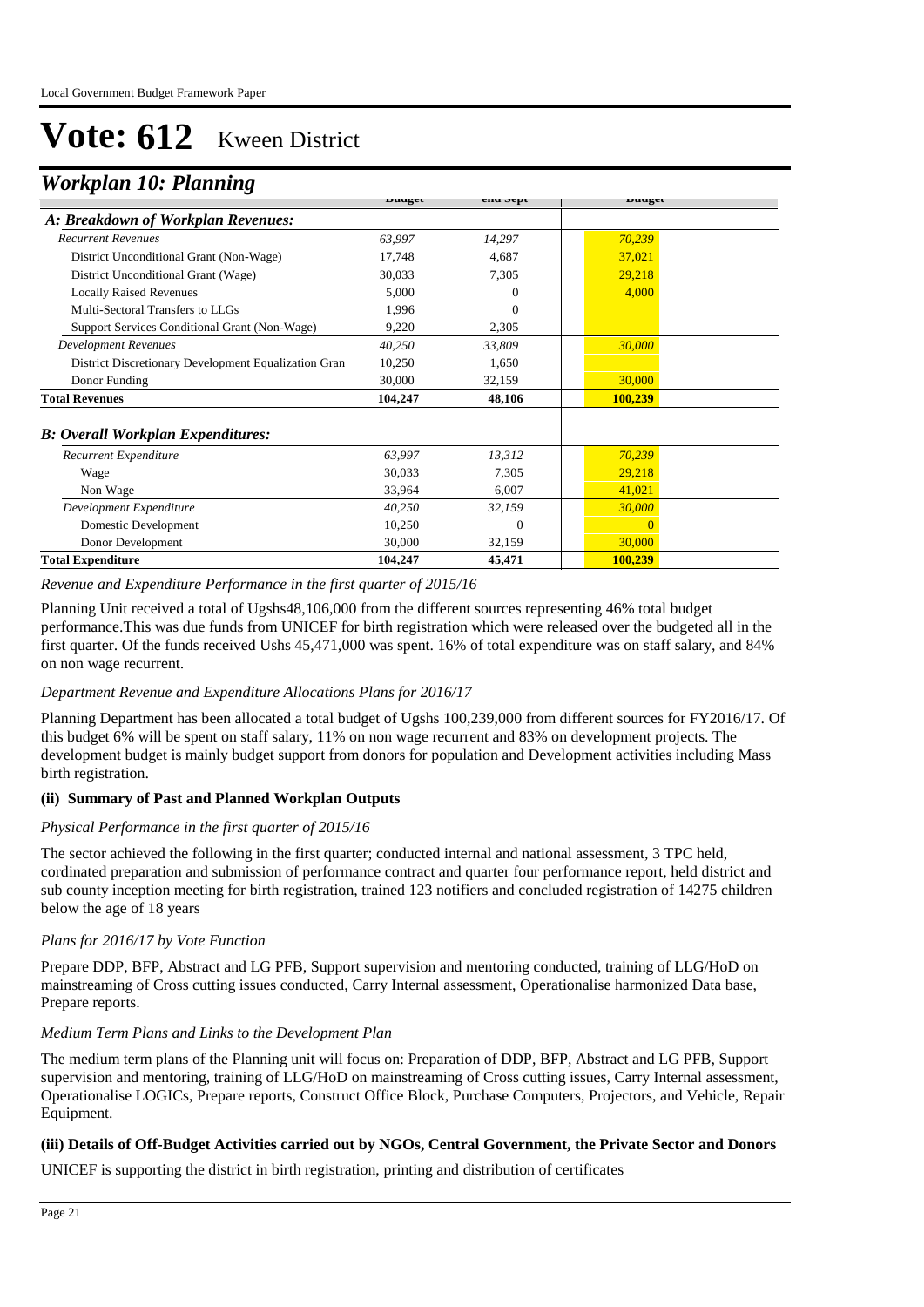# *Workplan 10: Planning*

**(iv) The three biggest challenges faced by the department in improving local government services**

# *Lack of stable power 1.*

The department lacks stable power to perform its duties timely and on schedule.

# *Lack of office space 2.*

DPU has no proper office accommodation leading to poor storage of vital documents and sometimes loose of such documents and equipment.

# *Lack of transport 3.*

The DPU has no means of transport making it difficult to reach the LLG for mentoring and training

# *Workplan 11: Internal Audit*

# **(i) Overview of Workplan Revenue and Expenditures**

| <b>UShs Thousand</b>                          | 2015/16                   |                               | 2016/17                          |  |
|-----------------------------------------------|---------------------------|-------------------------------|----------------------------------|--|
|                                               | Approved<br><b>Budget</b> | <b>Outturn by</b><br>end Sept | <b>Proposed</b><br><b>Budget</b> |  |
| A: Breakdown of Workplan Revenues:            |                           |                               |                                  |  |
| <b>Recurrent Revenues</b>                     | 59,387                    | 17,759                        | 67,732                           |  |
| District Unconditional Grant (Non-Wage)       | 7,000                     | 1,750                         | 20,192                           |  |
| District Unconditional Grant (Wage)           | 23,223                    | 10,213                        | 25,488                           |  |
| <b>Locally Raised Revenues</b>                | 6,900                     | 1,355                         | 4,000                            |  |
| Multi-Sectoral Transfers to LLGs              | 4,076                     | $\Omega$                      | 18,052                           |  |
| Support Services Conditional Grant (Non-Wage) | 2,400                     | 600                           |                                  |  |
| Urban Unconditional Grant (Wage)              | 15,787                    | 3,841                         |                                  |  |
| <b>Total Revenues</b>                         | 59,387                    | 17,759                        | 67,732                           |  |
| <b>B: Overall Workplan Expenditures:</b>      |                           |                               |                                  |  |
| Recurrent Expenditure                         | 59,387                    | 17,759                        | 67,732                           |  |
| Wage                                          | 39,010                    | 14,054                        | 40,850                           |  |
| Non Wage                                      | 20,377                    | 3,705                         | 26,882                           |  |
| Development Expenditure                       | $\Omega$                  | 0                             | O                                |  |
| Domestic Development                          | 0                         | 0                             |                                  |  |
| Donor Development                             | 0                         | $\Omega$                      | $\Omega$                         |  |
| <b>Total Expenditure</b>                      | 59,387                    | 17,759                        | 67,732                           |  |

*Revenue and Expenditure Performance in the first quarter of 2015/16*

Finance department received a total of Ugshs 17,759,000 from the different sources representing 30% total budget performance. The good performance is due to wage component were 176% was realised in the quarter. All funds were spent. 80% of total expenditure was on staff salary, and 20% on non wage recurrent.

## *Department Revenue and Expenditure Allocations Plans for 2016/17*

The Internal Audit Department has been allocated a total budget of Ugshs 67,732,000 from different sources for FY2016/17. Of this budget 38% will be spent on staff salary, 62% on non wage recurrent. 15% of the budget will be directly managed and spent by the LLG (mainly in Yumbe Town Council) and 85% by the HLG.

# **(ii) Summary of Past and Planned Workplan Outputs**

# *Physical Performance in the first quarter of 2015/16*

The sector acomplished the following; audit of local revenues in all sub counties and the district, monitored and supervised youth livelhood and CDD projects, conducted audits in procurement and human resource and corried out compliance audit in primary schools and health facilities

# *Plans for 2016/17 by Vote Function*